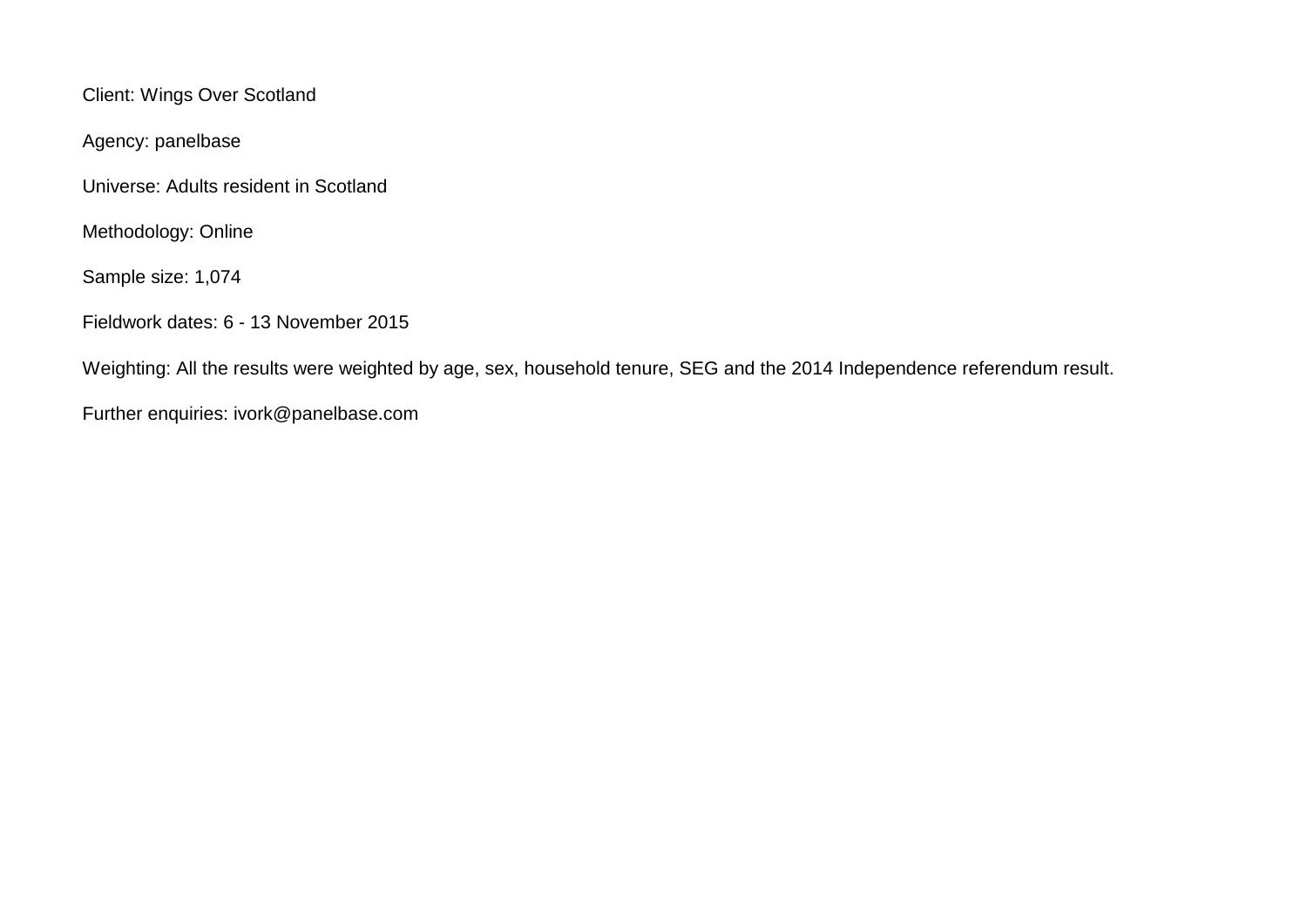| Base: 1,074                                                                                         |                                                                                       | Total                   |                        |                          | Gender x Age                |                             |                               |                                | <b>SEG</b>                     |                         |
|-----------------------------------------------------------------------------------------------------|---------------------------------------------------------------------------------------|-------------------------|------------------------|--------------------------|-----------------------------|-----------------------------|-------------------------------|--------------------------------|--------------------------------|-------------------------|
|                                                                                                     |                                                                                       |                         |                        |                          |                             |                             |                               |                                |                                |                         |
|                                                                                                     |                                                                                       |                         |                        | Male 18-34 Male 35-54    | Male 55+                    | Female 18   Female 35<br>34 | 54                            | Female<br>$55+$                | ABC1                           | C <sub>2</sub> DE       |
|                                                                                                     | Base:                                                                                 | 1074<br>(1074)          | 159<br>(72)            | 179<br>(199)             | 177<br>(209)                | 161<br>(136)                | 188<br>(229)                  | 209<br>(229)                   | 489<br>(677)                   | 585<br>(397)            |
|                                                                                                     |                                                                                       |                         |                        |                          |                             |                             |                               |                                |                                |                         |
| If the referendum was held again tomorrow,<br>how would you vote in response to the                 | <b>Base: Likely voters</b>                                                            | 991<br>(997)            | 140<br>(62)            | 174<br>(191)             | 169<br>(200)                | 138<br>(115)                | 175<br>(212)                  | 196<br>(217)                   | 454<br>(632)                   | 538<br>(365)            |
| question: Should Scotland be an independent<br>country?                                             | Yes                                                                                   | 463<br>47%              | 75<br>53%              | 92<br>53%                | 80<br>47%                   | 69<br>50%                   | 73<br>42%                     | 74<br>38%                      | 167<br>37%                     | 296<br>55%              |
|                                                                                                     | No                                                                                    | 483<br>49%              | 64<br>46%              | 75<br>43%                | 83<br>49%                   | 64<br>46%                   | 86<br>49%                     | 111<br>57%                     | 263<br>58%                     | $\overline{221}$<br>41% |
|                                                                                                     | Don't know                                                                            | 45<br>5%                | 1%                     | $\overline{7}$<br>4%     | 6<br>3%                     | 6<br>4%                     | 15<br>9%                      | 11<br>6%                       | 24<br>5%                       | 21<br>4%                |
|                                                                                                     | Would not vote                                                                        | $\Omega$<br>$\mathbf 0$ | $\Omega$<br>$\bf{0}$   | $\Omega$<br>$\mathbf{0}$ | $\mathbf{C}$<br>$\mathbf 0$ | $\mathbf 0$<br>$\mathbf{0}$ | $\mathbf 0$<br>$\overline{0}$ | $\mathfrak{c}$<br>$\mathbf{0}$ | $\overline{0}$<br>$\mathbf{0}$ | $\overline{0}$<br>ö     |
|                                                                                                     |                                                                                       |                         |                        |                          |                             |                             |                               |                                |                                |                         |
| If the referendum was held again tomorrow,<br>how would you vote in response to the                 | Base: Likely voters excluding undecided                                               | 946<br>(950)            | 139<br>(60)            | 167<br>(184)             | 163<br>(194)                | 132<br>(112)                | 159<br>(195)                  | 185<br>(205)                   | 430<br>(599)                   | 516<br>(351)            |
| question: Should Scotland be an independent<br>country? (sub pop)                                   | Yes                                                                                   | 463<br>49%              | 75<br>54%              | 92<br>55%                | 80<br>49%                   | 69<br>52%                   | 73<br>46%                     | 74<br>40%                      | 167<br>39%                     | 296<br>57%              |
|                                                                                                     | No                                                                                    | 483<br>51%              | 64<br>46%              | 75<br>45%                | 83<br>51%                   | 64<br>48%                   | 86<br>54%                     | 111<br>60%                     | 263<br>61%                     | 221<br>43%              |
|                                                                                                     |                                                                                       |                         |                        |                          |                             |                             |                               |                                |                                |                         |
| Which of these statements is closest to your<br>view?                                               | <b>Base: All</b>                                                                      | 1074<br>(1074)          | 159<br>(72)            | 179<br>(199)             | 177<br>(209)                | 161<br>(136)                | 188<br>(229)                  | 209<br>(229)                   | 489<br>(677)                   | 585<br>(397)            |
|                                                                                                     | would never vote for independence under any circumstances.                            | 324<br>30%              | 28<br>18%              | 44<br>24%                | 57<br>32%                   | 51<br>32%                   | 57<br>31%                     | 87<br>41%                      | 174<br>36%                     | 150<br>26%              |
|                                                                                                     | 'm not convinced by the case for independence, but I'm not opposed to it on principle | 306<br>28%              | 53<br>33%              | 44<br>25%                | 44<br>25%                   | 47<br>29%                   | 67<br>36%                     | 50<br>24%                      | 156<br>32%                     | 150<br>26%              |
|                                                                                                     | Scotland should definitely be an independent country                                  | 444<br>41%              | 77<br>49%              | 91<br>51%                | 76<br>43%                   | 63<br>39%                   | 63<br>34%                     | 72<br>35%                      | 159<br>33%                     | 285<br>49%              |
|                                                                                                     |                                                                                       |                         |                        |                          |                             |                             |                               |                                |                                |                         |
| How often do you watch or listen to each of the Base: All<br>following TV and radio current-affairs |                                                                                       | 1074<br>(1074)          | 159<br>(72)            | 179<br>(199)             | 177<br>(209)                | 161<br>(136)                | 188<br>(229)                  | 209<br>(229)                   | 489<br>(677)                   | 585<br>(397)            |
| programmes? Scotland 2015 (BBC2)                                                                    | Every episode                                                                         | 19<br>2%                | 13<br>8%               | $\overline{4}$<br>2%     | $\mathbf 0$<br>$\mathbf{0}$ | 1%                          | 1%                            | $\mathsf{C}$<br>$\mathbf{0}$   | 5<br>1%                        | 15<br>2%                |
|                                                                                                     | Most episodes                                                                         | 39<br>4%                | $\overline{7}$<br>4%   | 9<br>5%                  | $6\phantom{1}6$<br>3%       | 3<br>2%                     | 2%                            | 11<br>5%                       | 15<br>3%                       | 25<br>4%                |
|                                                                                                     | Fairly often                                                                          | 107<br>10%              | 17<br>10%              | 13<br>7%                 | 19<br>10%                   | 19<br>12%                   | 15<br>8%                      | 25<br>12%                      | 51<br>10%                      | 56<br>10%               |
|                                                                                                     | Occasionally                                                                          | 319<br>30%              | 51<br>32%              | 55<br>31%                | 61<br>34%                   | 41<br>26%                   | 54<br>29%                     | 56<br>27%                      | 150<br>31%                     | 169<br>29%              |
|                                                                                                     | Never                                                                                 | 589<br>55%              | $\overline{72}$<br>45% | 97<br>54%                | 92<br>52%                   | 96<br>60%                   | 114<br>61%                    | 117<br>56%                     | 268<br>55%                     | 321<br>55%              |
|                                                                                                     |                                                                                       |                         |                        |                          |                             |                             |                               |                                |                                |                         |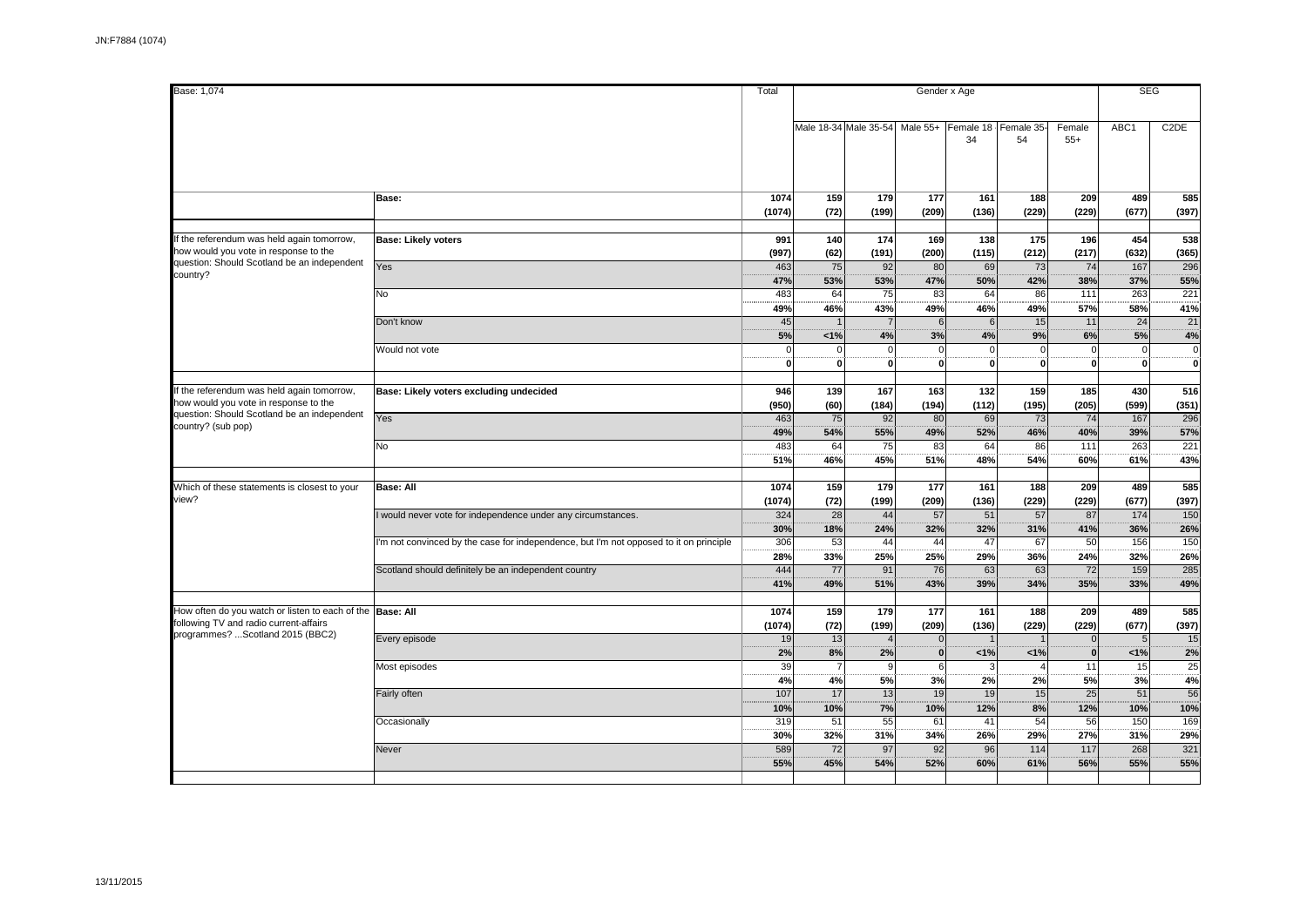| Base: 1,074                                                                               |                                                                                        | Total                |                                                | D2. Is the home you live in             |                                                             | How did you vote in response to<br>the question: Should Scotland be<br>an independent country? |                               |                            |                          |  |  |
|-------------------------------------------------------------------------------------------|----------------------------------------------------------------------------------------|----------------------|------------------------------------------------|-----------------------------------------|-------------------------------------------------------------|------------------------------------------------------------------------------------------------|-------------------------------|----------------------------|--------------------------|--|--|
|                                                                                           |                                                                                        |                      | Owned /<br>being<br>bought on<br>a<br>mortgage | Rented<br>from a<br>private<br>landlord | Rented from<br>local authority<br>or housing<br>association | Other                                                                                          | Yes                           | <b>No</b>                  | Did not<br>vote          |  |  |
|                                                                                           | Base:                                                                                  | 1074<br>(1074)       | 713<br>(703)                                   | 68<br>(165)                             | 263<br>(185)                                                | 30<br>(21)                                                                                     | 460<br>(486)                  | 568<br>(542)               | 46<br>(46)               |  |  |
| If the referendum was held again tomorrow,<br>how would you vote in response to the       | <b>Base: Likely voters</b>                                                             | 991<br>(997)         | 664<br>(662)                                   | 56<br>(140)                             | 243<br>(175)                                                | 28<br>(20)                                                                                     | 444<br>(467)                  | 522<br>(505)               | 25<br>(25)               |  |  |
| question: Should Scotland be an independent<br>country?                                   | Yes                                                                                    | 463<br>47%           | 278<br>42%                                     | 30<br>54%                               | 148<br>61%                                                  | $\overline{7}$<br>25%                                                                          | 430<br>97%                    | 17<br>3%                   | 16<br>64%                |  |  |
|                                                                                           | N <sub>o</sub>                                                                         | 483<br>49%           | 352<br>53%                                     | $\overline{24}$<br>43%                  | 89<br>36%                                                   | 18<br>66%                                                                                      | $\overline{3}$<br>1%          | 474<br>91%                 | 26%                      |  |  |
|                                                                                           | Don't know<br>Would not vote                                                           | 45<br>5%<br>$\Omega$ | 34<br>5%<br>$\overline{0}$                     | $\overline{2}$<br>3%<br><sub>0</sub>    | $\overline{7}$<br>3%<br>$\Omega$                            | G<br>9%<br>$\Omega$                                                                            | 11<br>2%<br>$\overline{0}$    | 32<br>6%<br>$\overline{0}$ | 10%<br>$\pmb{0}$         |  |  |
|                                                                                           |                                                                                        | $\mathbf{0}$         | $\pmb{0}$                                      | οl                                      | 0                                                           | $\mathbf 0$                                                                                    | $\pmb{0}$                     | $\mathbf{0}$               | $\pmb{0}$                |  |  |
| If the referendum was held again tomorrow,<br>how would you vote in response to the       | Base: Likely voters excluding undecided                                                | 946<br>(950)         | 630<br>(628)                                   | 54<br>(136)                             | 236<br>(169)                                                | 26<br>(17)                                                                                     | 433<br>(454)                  | 490<br>(474)               | 23<br>(22)               |  |  |
| question: Should Scotland be an independent<br>country? (sub pop)                         | Yes                                                                                    | 463<br>49%           | 278<br>44%                                     | 30<br>55%                               | 148<br>62%                                                  | $\overline{7}$<br>28%                                                                          | 430<br>99%                    | 17<br>3%                   | 16<br>71%                |  |  |
|                                                                                           | No                                                                                     | 483<br>51%           | 352<br>56%                                     | 24<br>45%                               | 89<br>38%                                                   | 18<br>72%                                                                                      | 3<br>1%                       | 474<br>97%                 | 29%                      |  |  |
| Which of these statements is closest to your<br>view?                                     | <b>Base: All</b>                                                                       | 1074<br>(1074)       | 713<br>(703)                                   | 68<br>(165)                             | 263<br>(185)                                                | 30<br>(21)                                                                                     | 460<br>(486)                  | 568<br>(542)               | 46<br>(46)               |  |  |
|                                                                                           | would never vote for independence under any circumstances.                             | 324<br>30%           | 225<br>32%                                     | 17<br>24%                               | 67<br>26%                                                   | 16<br>52%                                                                                      | 0 <br>$\overline{\mathbf{0}}$ | 319<br>56%                 | 5<br>11%                 |  |  |
|                                                                                           | I'm not convinced by the case for independence, but I'm not opposed to it on principle | 306<br>28%           | 223<br>31%                                     | 18<br>27%                               | 56<br>21%                                                   | £<br>28%                                                                                       | 40<br>9%                      | 240<br>42%                 | 26<br>57%                |  |  |
|                                                                                           | Scotland should definitely be an independent country                                   | 444<br>41%           | 265<br>37%                                     | 33<br>49%                               | 140<br>53%                                                  | 6<br>20%                                                                                       | 420<br>91%                    | 9 <br>2%                   | 15<br>32%                |  |  |
| How often do you watch or listen to each of the<br>following TV and radio current-affairs | <b>Base: All</b>                                                                       | 1074<br>(1074)       | 713<br>(703)                                   | 68<br>(165)                             | 263<br>(185)                                                | 30<br>(21)                                                                                     | 460<br>(486)                  | 568<br>(542)               | 46<br>(46)               |  |  |
| programmes? Scotland 2015 (BBC2)                                                          | Every episode                                                                          | 19<br>2%             | 14<br>2%                                       | $\overline{0}$<br>$\bf{0}$              | 5 <sup>1</sup><br>2%                                        | $\Omega$<br>$\mathbf{0}$                                                                       | 16<br>4%                      | 3<br>< 1%                  | $\pmb{0}$<br>$\mathbf 0$ |  |  |
|                                                                                           | Most episodes                                                                          | 39<br>4%             | $\overline{27}$<br>4%                          | $\overline{2}$<br>3%                    | 10<br>4%                                                    | $\mathbf 0$<br>$\mathbf 0$                                                                     | $\overline{22}$<br>5%         | 16<br>3%                   | $\overline{2}$<br>4%     |  |  |
|                                                                                           | Fairly often                                                                           | 107<br>10%           | $\overline{73}$<br>10%                         | $\overline{7}$<br>10%                   | $\overline{24}$<br>9%                                       | $\overline{4}$<br>12%<br>11                                                                    | $\overline{45}$<br>10%        | $\overline{58}$<br>10%     | $\overline{A}$<br>8%     |  |  |
|                                                                                           | Occasionally<br>Never                                                                  | 319<br>30%<br>589    | 210<br>29%<br>388                              | 16<br>23%<br>44                         | 82<br>31%<br>$142$                                          | 37%<br>15                                                                                      | 148<br>32%<br>228             | 165<br>29%<br>326          | 6<br>13%<br>35           |  |  |
|                                                                                           |                                                                                        | 55%                  | 54%                                            | 64%                                     | 54%                                                         | 51%                                                                                            | 50%                           | 57%                        | 75%                      |  |  |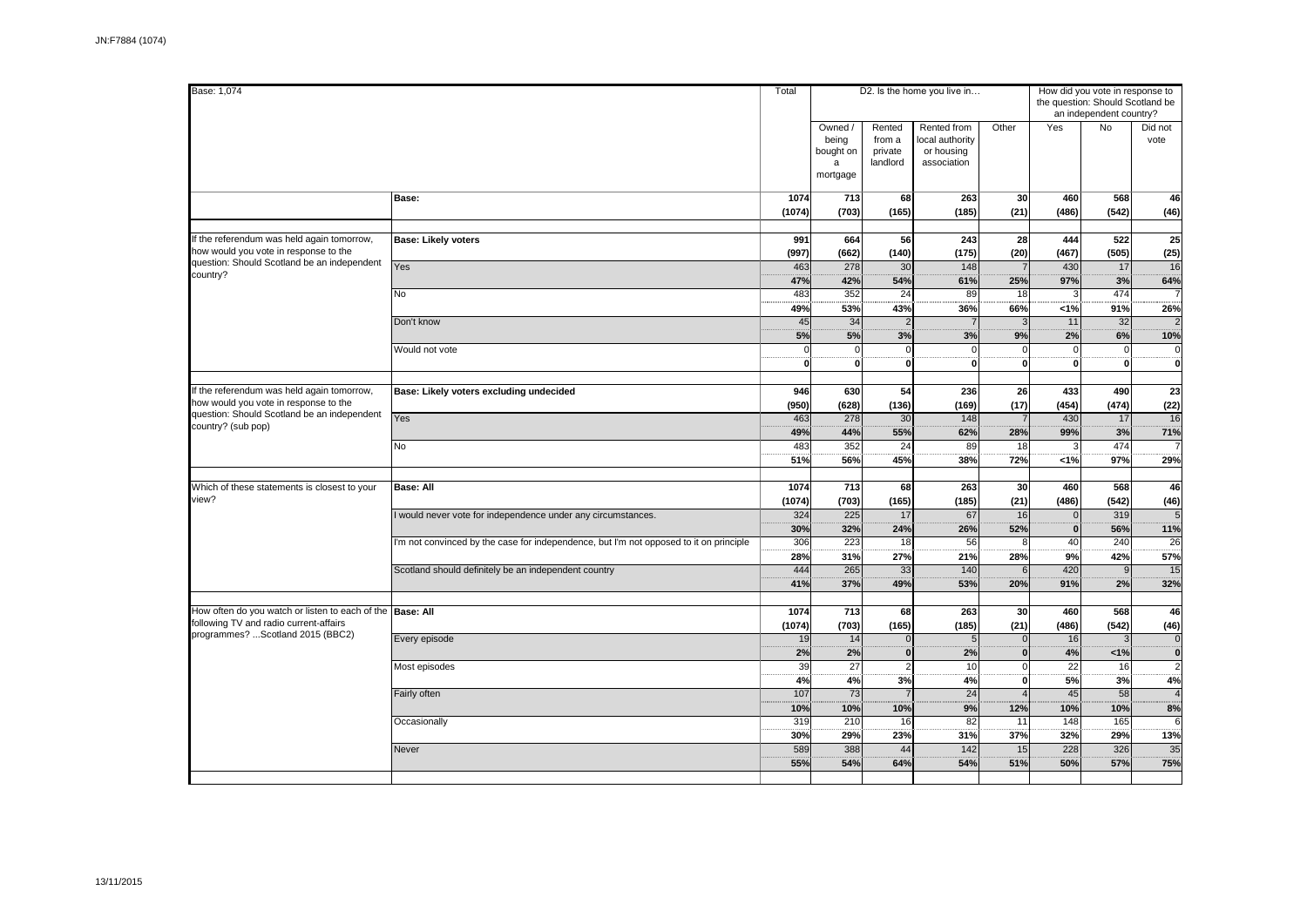| Base: 1,074                                     |                                                                                       | Total       |              | D3. Where were you born? |                |                |                | General election 2015 vote |                |                |
|-------------------------------------------------|---------------------------------------------------------------------------------------|-------------|--------------|--------------------------|----------------|----------------|----------------|----------------------------|----------------|----------------|
|                                                 |                                                                                       |             |              |                          |                |                |                |                            |                |                |
|                                                 |                                                                                       |             |              |                          |                |                |                |                            |                |                |
|                                                 |                                                                                       |             | Scotland     | England                  | All others     | Conservati     | Labour         | Liberal                    | SNP            | <b>UKIP</b>    |
|                                                 |                                                                                       |             |              |                          | combined       | ve             |                | Democrat                   |                |                |
|                                                 |                                                                                       |             |              |                          |                |                |                |                            |                |                |
|                                                 |                                                                                       |             |              |                          |                |                |                |                            |                |                |
|                                                 |                                                                                       |             |              |                          |                |                |                |                            |                |                |
|                                                 |                                                                                       |             |              |                          |                |                |                |                            |                |                |
|                                                 |                                                                                       |             |              |                          |                |                |                |                            |                |                |
|                                                 | Base:                                                                                 | 1074        | 891          | 97                       | 86             | 91             | 120            | 31                         | 267            | 9              |
|                                                 |                                                                                       | (1074)      | (825)        | (162)                    | (87)           | (101)          | (103)          | (32)                       | (260)          | (12)           |
|                                                 |                                                                                       |             |              |                          |                |                |                |                            |                |                |
|                                                 |                                                                                       |             |              |                          |                |                |                |                            |                |                |
| f the referendum was held again tomorrow,       | Base: Likely voters                                                                   | 991         | 835          | 90                       | 67             | 90             | 118            | 29                         | 254            | 9              |
| how would you vote in response to the           |                                                                                       | (997)       | (773)        | (153)                    | (71)           | (99)           | (100)          | (31)                       | (248)          | (11)           |
| question: Should Scotland be an independent     | Yes                                                                                   | 463         | 412          | 22                       | 29             |                | 18             | 3                          | 224            | $\mathbf 0$    |
| country?                                        |                                                                                       | 47%         | 49%          | 25%                      | 43%            | 1%             | 15%            | 10%                        | 88%            |                |
|                                                 |                                                                                       |             |              |                          |                |                |                |                            |                | 4%             |
|                                                 | No                                                                                    | 483         | 383          | 65                       | 36             | 87             | 96             | $\overline{22}$            | 22             | 8              |
|                                                 |                                                                                       | 49%         | 46%          | 72%                      | 54%            | 97%            | 81%            | 75%                        | 9%             | 96%            |
|                                                 | Don't know                                                                            | 45          | 41           | $\mathbf{3}$             | $\overline{2}$ | $\mathcal{P}$  | $\overline{4}$ | 5                          | $\overline{7}$ | $\Omega$       |
|                                                 |                                                                                       |             |              |                          |                |                |                |                            |                |                |
|                                                 |                                                                                       | 5%          | 5%           | 3%                       | 3%             | 2%             | 4%             | 16%                        | 3%             | 0%             |
|                                                 | Would not vote                                                                        | $\Omega$    | $\mathbf 0$  | $\mathbf 0$              |                | $\Omega$       | $\Omega$       | $\Omega$                   | $\overline{0}$ | $\mathbf 0$    |
|                                                 |                                                                                       | $\mathbf 0$ | $\mathbf 0$  | $\mathbf 0$              | $\mathbf 0$    | 0              | $\mathbf{0}$   | 0                          | $\mathbf{0}$   | o              |
|                                                 |                                                                                       |             |              |                          |                |                |                |                            |                |                |
|                                                 |                                                                                       |             |              |                          |                |                |                |                            |                |                |
| If the referendum was held again tomorrow,      | Base: Likely voters excluding undecided                                               | 946         | 794          | 87                       | 65             | 88             | 114            | 25                         | 246            | 9              |
| how would you vote in response to the           |                                                                                       | (950)       | (734)        | (148)                    | (68)           | (96)           | (97)           | (28)                       | (240)          | (11)           |
| question: Should Scotland be an independent     | Yes                                                                                   | 463         | 412          | 22                       | 29             |                | 18             | 3                          | 224            | $\mathbf 0$    |
| country? (sub pop)                              |                                                                                       |             |              |                          |                |                |                |                            |                |                |
|                                                 |                                                                                       | 49%         | 52%          | 26%                      | 45%            | 1%             | 15%            | 11%                        | 91%            | 4%             |
|                                                 | No                                                                                    | 483         | 383          | 65                       | 36             | 87             | 96             | 22                         | 22             | 8              |
|                                                 |                                                                                       | 51%         | 48%          | 74%                      | 55%            | 99%            | 85%            | 89%                        | 9%             | 96%            |
|                                                 |                                                                                       |             |              |                          |                |                |                |                            |                |                |
|                                                 |                                                                                       |             |              |                          |                |                |                |                            |                |                |
| Which of these statements is closest to your    | Base: All                                                                             | 1074        | 891          | 97                       | 86             | 91             | 120            | 31                         | 267            | 9              |
| view?                                           |                                                                                       | (1074)      | (825)        | (162)                    | (87)           | (101)          | (103)          | (32)                       | (260)          | (12)           |
|                                                 | would never vote for independence under any circumstances.                            | 324         | 249          | 51                       | 24             | 73             | 63             | 13                         | 9              |                |
|                                                 |                                                                                       |             |              |                          |                |                |                |                            |                |                |
|                                                 |                                                                                       | 30%         | 28%          | 53%                      | 28%            | 80%            | 53%            | 44%                        | 3%             | 79%            |
|                                                 | 'm not convinced by the case for independence, but I'm not opposed to it on principle | 306         | 243          | 28                       | 35             | 18             | 41             | 16                         | 41             |                |
|                                                 |                                                                                       | 28%         | 27%          | 29%                      | 41%            | 20%            | 34%            | 51%                        | 15%            | 18%            |
|                                                 | Scotland should definitely be an independent country                                  | 444         | 399          | 18                       | 27             |                | 16             | $\overline{2}$             | 217            | $\Omega$       |
|                                                 |                                                                                       |             |              |                          |                |                |                |                            |                |                |
|                                                 |                                                                                       | 41%         | 45%          | 19%                      | 31%            | 1%             | 13%            | 5%                         | 81%            | 4%             |
|                                                 |                                                                                       |             |              |                          |                |                |                |                            |                |                |
| How often do you watch or listen to each of the | <b>Base: All</b>                                                                      | 1074        | 891          | 97                       | 86             | 91             | 120            | 31                         | 267            | 9              |
| following TV and radio current-affairs          |                                                                                       | (1074)      | (825)        | (162)                    | (87)           | (101)          | (103)          | (32)                       | (260)          | (12)           |
| programmes? Scotland 2015 (BBC2)                |                                                                                       |             |              |                          |                |                |                |                            |                |                |
|                                                 | Every episode                                                                         | 19          | 19           | $\mathbf 0$              | $\Omega$       | $\overline{0}$ | $\overline{4}$ | 0                          | 12             | $\mathbf 0$    |
|                                                 |                                                                                       | 2%          | $\mathbf{0}$ | $\mathbf{0}$             | $\mathbf{0}$   | 0              | 3%             | $\mathbf{0}$               | 4%             | $\pmb{0}$      |
|                                                 | Most episodes                                                                         | 39          | 37           | $\overline{2}$           |                | $\overline{2}$ | $\overline{7}$ | $\overline{0}$             | 13             | $\overline{0}$ |
|                                                 |                                                                                       |             |              |                          |                |                |                |                            |                |                |
|                                                 |                                                                                       | 4%          | 4%           | 2%                       | 1%             | 3%             | 6%             | $\mathbf{0}$               | 5%             | $\pmb{0}$      |
|                                                 | Fairly often                                                                          | 107         | 87           | 9                        | 12             | 6 <sup>1</sup> | 17             | 3                          | 28             | $\overline{0}$ |
|                                                 |                                                                                       | 10%         | 10%          | 9%                       | 13%            | 6%             | 15%            | 11%                        | 10%            | 0%             |
|                                                 |                                                                                       | 319         | 280          | 22                       | 17             | 32             | 31             | 6                          | 89             | $\overline{2}$ |
|                                                 | Occasionally                                                                          |             |              |                          |                |                |                |                            |                |                |
|                                                 |                                                                                       | 30%         | 31%          | 22%                      | 20%            | 35%            | 26%            | 21%                        | 33%            | 18%            |
|                                                 | Never                                                                                 | 589         | 467          | 65                       | 57             | 52             | 61             | 21                         | 126            |                |
|                                                 |                                                                                       | 55%         | 52%          | 67%                      | 66%            | 57%            | 51%            | 68%                        | 47%            | 78%            |
|                                                 |                                                                                       |             |              |                          |                |                |                |                            |                |                |
|                                                 |                                                                                       |             |              |                          |                |                |                |                            |                |                |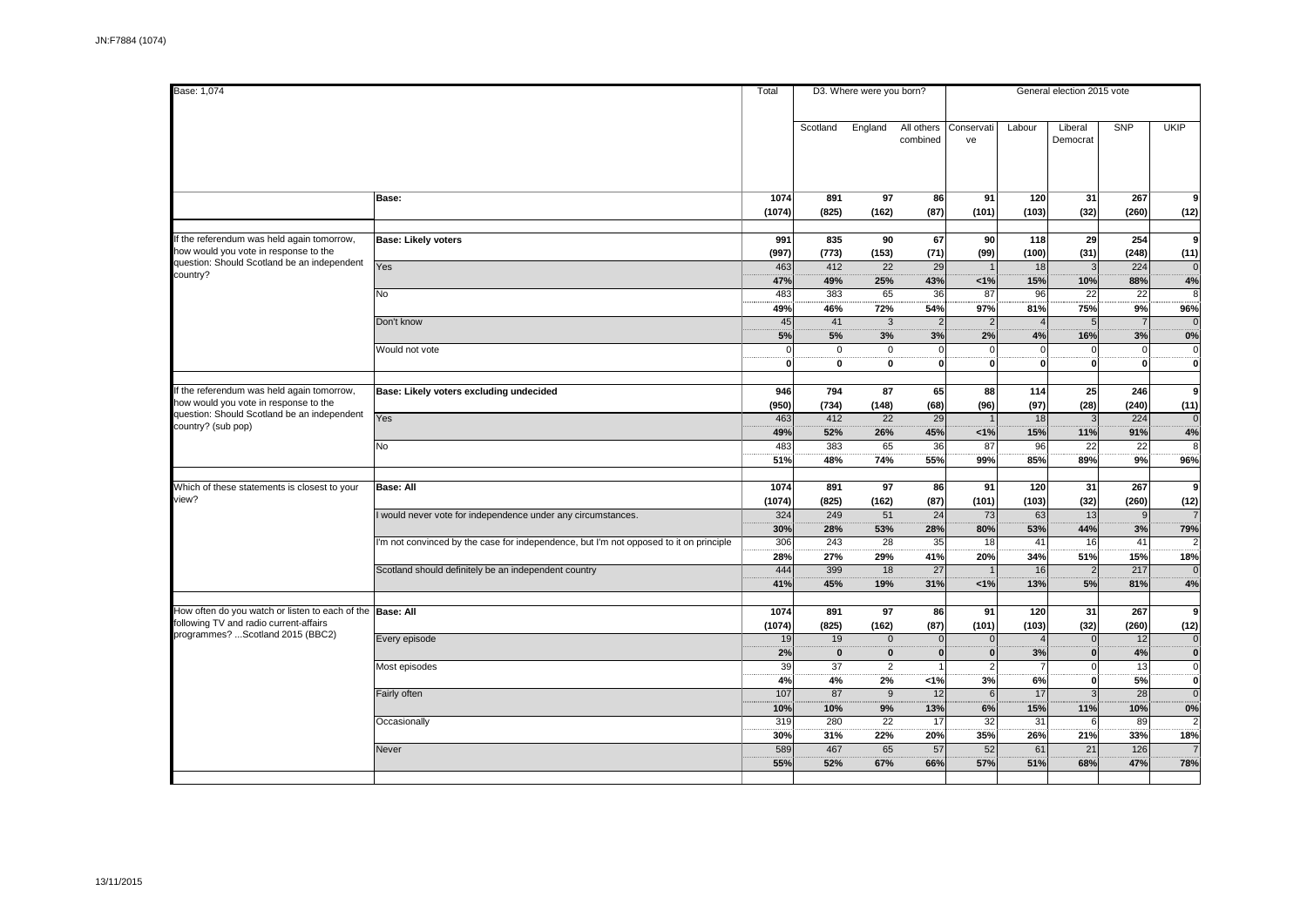| Base: 1,074                                                                                                                                           |               |                |                      |                                |                      | Gender x Age           |                      |                        | <b>SEG</b>           |                         |  |
|-------------------------------------------------------------------------------------------------------------------------------------------------------|---------------|----------------|----------------------|--------------------------------|----------------------|------------------------|----------------------|------------------------|----------------------|-------------------------|--|
|                                                                                                                                                       |               |                |                      | Male 18-34 Male 35-54 Male 55+ |                      |                        | Female 18 Female 35- | Female                 | ABC <sub>1</sub>     | C <sub>2</sub> DE       |  |
|                                                                                                                                                       |               |                |                      |                                |                      | 34                     | 54                   | $55+$                  |                      |                         |  |
|                                                                                                                                                       | Base:         | 1074<br>(1074) | 159<br>(72)          | 179<br>(199)                   | 177<br>(209)         | 161<br>(136)           | 188<br>(229)         | 209<br>(229)           | 489<br>(677)         | 585<br>(397)            |  |
| How often do you watch or listen to each of the Base: All<br>following TV and radio current-affairs                                                   |               | 1074<br>(1074) | 159<br>(72)          | 179<br>(199)                   | 177<br>(209)         | 161<br>(136)           | 188<br>(229)         | 209<br>(229)           | 489<br>(677)         | 585<br>(397)            |  |
| programmes? Scotland Tonight (STV)                                                                                                                    | Every episode | 32<br>3%       | $\overline{4}$<br>3% | 6<br>3%                        | 6<br>3%              | 5 <sub>l</sub><br>3%   | $\overline{7}$<br>4% | 2%                     | 12<br>3%             | 19<br>3%                |  |
|                                                                                                                                                       | Most episodes | 111<br>10%     | 25<br>16%            | 16<br>9%                       | 19<br>10%            | 10 <sup>1</sup><br>6%  | 19<br>10%            | 21<br>10%              | 38<br>8%             | $\overline{72}$<br>12%  |  |
|                                                                                                                                                       | Fairly often  | 167<br>16%     | 33<br>21%            | 22<br>12%                      | 19<br>11%            | 30<br>19%              | 37<br>20%            | 26<br>12%              | 76<br>16%            | 91<br>16%               |  |
|                                                                                                                                                       | Occasionally  | 365<br>34%     | 43<br>27%            | 60<br>34%<br>75                | 68<br>38%            | 58<br>36%              | 56<br>30%            | 81<br>39%              | 179<br>37%           | 186<br>32%              |  |
|                                                                                                                                                       | Never         | 399<br>37%     | 53<br>34%            | 42%                            | 66<br>37%            | 59<br>36%              | 69<br>37%            | $\overline{77}$<br>37% | 183<br>37%           | 216<br>37%              |  |
| How often do you watch or listen to each of the Base: All<br>following TV and radio current-affairs<br>programmes? Sunday Politics Scotland<br>(BBC1) |               | 1074<br>(1074) | 159<br>(72)          | 179<br>(199)                   | 177<br>(209)         | 161<br>(136)           | 188<br>(229)         | 209<br>(229)           | 489<br>(677)         | 585<br>(397)            |  |
|                                                                                                                                                       | Every episode | 16<br>2%       | 5<br>3%              | 5<br>3%                        | $\overline{2}$<br>1% | $< 1\%$                | 1<br>1%              | $\overline{2}$<br>1%   | $\overline{4}$<br>1% | 13<br>2%                |  |
|                                                                                                                                                       | Most episodes | 56<br>5%       | 13<br>8%             | 17<br>9%                       | 9<br>5%              | $\overline{2}$<br>1%   | $\overline{1}$<br>1% | 14<br>7%               | 21<br>4%             | 35<br>6%                |  |
|                                                                                                                                                       | Fairly often  | 118<br>11%     | 17<br>11%            | 16<br>9%                       | 24<br>14%            | 20<br>13%              | 18<br>10%            | 23<br>11%              | 60<br>12%            | 59<br>10%               |  |
|                                                                                                                                                       | Occasionally  | 285<br>27%     | 50<br>31%            | 53<br>29%                      | 49<br>28%            | 35<br>22%              | 43<br>23%            | 55<br>26%              | 130<br>27%           | $\overline{154}$<br>26% |  |
|                                                                                                                                                       | Never         | 599<br>56%     | 74<br>47%            | 89<br>50%                      | 93<br>52%            | 102<br>63%             | $125$<br>66%         | 115<br>55%             | 275<br>56%           | 324<br>55%              |  |
| How often do you watch or listen to each of the Base: All<br>following TV and radio current-affairs                                                   |               | 1074<br>(1074) | 159<br>(72)          | 179<br>(199)                   | 177<br>(209)         | 161<br>(136)           | 188<br>(229)         | 209<br>(229)           | 489<br>(677)         | 585<br>(397)            |  |
| programmes? Good Morning Scotland (BBC<br>Radio Scotland)                                                                                             | Every episode | 15<br>1%       | $\overline{4}$<br>2% | $\overline{2}$<br>1%           | $\overline{2}$<br>1% | $\overline{0}$<br> 0   | $\mathbf{3}$<br>2%   | 2%                     | 5 <sub>5</sub><br>1% | <sup>9</sup><br>2%      |  |
|                                                                                                                                                       | Most episodes | 39<br>4%       | $\overline{A}$<br>3% | 10<br>6%                       | 8<br>5%              | $\overline{3}$<br>2%   | 3<br>2%              | q<br>5%                | 22<br>4%             | 17<br>3%                |  |
|                                                                                                                                                       | Fairly often  | 87<br>8%       | 17<br>11%            | 16<br>9%                       | 12<br>7%             | 18 <sup>l</sup><br>11% | 14<br>7%             | 11<br>5%               | 43<br>9%             | 44<br>8%                |  |
|                                                                                                                                                       | Occasionally  | 251<br>23%     | 44<br>27%            | 47<br>26%                      | 45<br>26%            | 32<br>20%              | 35<br>19%            | 47<br>23%              | 112<br>23%           | 138<br>24%              |  |
|                                                                                                                                                       | Never         | 682<br>64%     | 91<br>57%            | 104<br>58%                     | 110<br>62%           | 108<br>67%             | 134<br>71%           | 137<br>66%             | 307<br>63%           | 376<br>64%              |  |
|                                                                                                                                                       |               |                |                      |                                |                      |                        |                      |                        |                      |                         |  |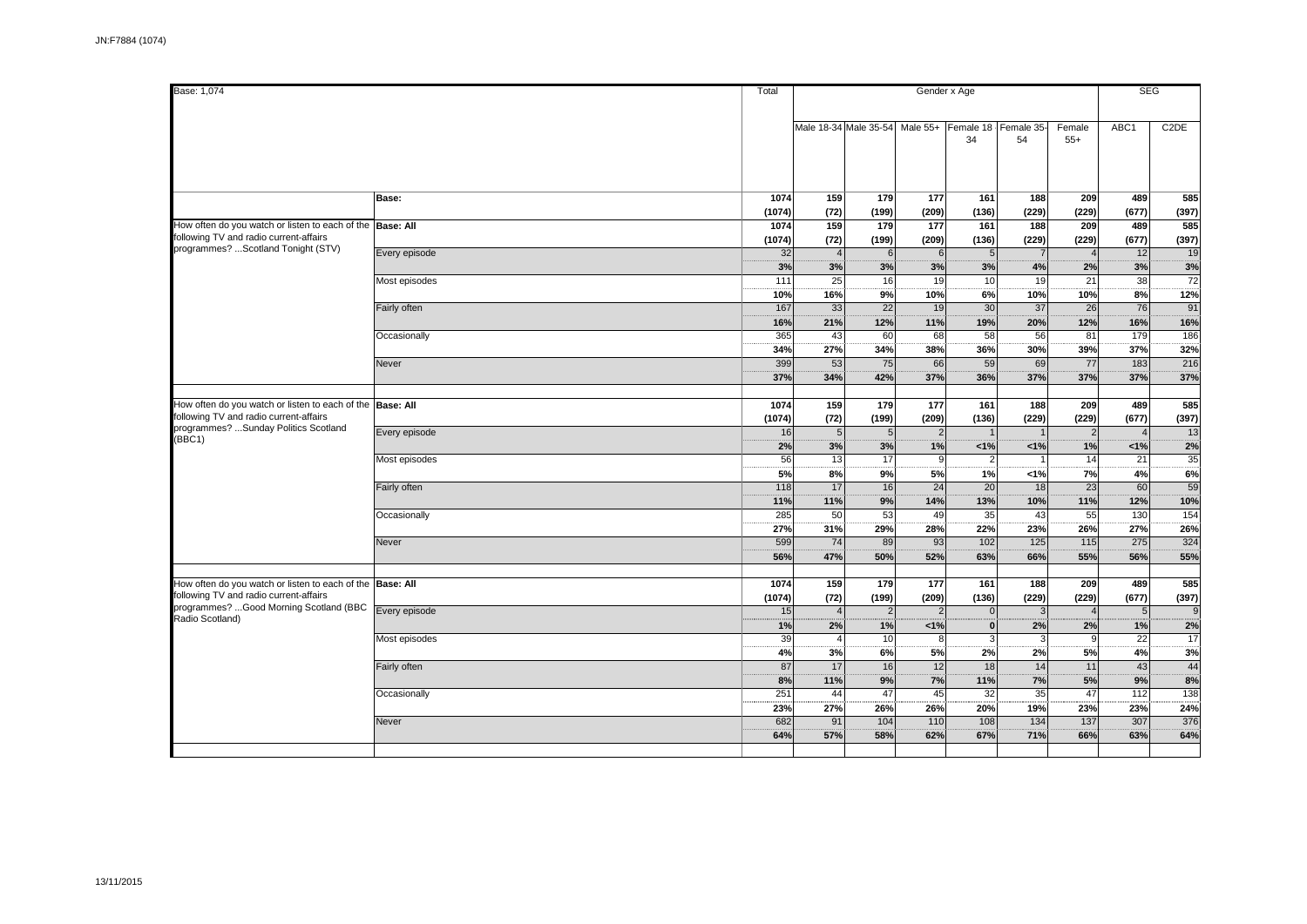| Base: 1,074                                                                                         |               | Total              |                                                |                                         | D2. Is the home you live in                                 |                              | the question: Should Scotland be | How did you vote in response to<br>an independent country? |                             |
|-----------------------------------------------------------------------------------------------------|---------------|--------------------|------------------------------------------------|-----------------------------------------|-------------------------------------------------------------|------------------------------|----------------------------------|------------------------------------------------------------|-----------------------------|
|                                                                                                     |               |                    | Owned /<br>being<br>bought on<br>a<br>mortgage | Rented<br>from a<br>private<br>landlord | Rented from<br>local authority<br>or housing<br>association | Other                        | Yes                              | <b>No</b>                                                  | Did not<br>vote             |
|                                                                                                     | Base:         | 1074<br>(1074)     | 713<br>(703)                                   | 68<br>(165)                             | 263<br>(185)                                                | 30<br>(21)                   | 460<br>(486)                     | 568<br>(542)                                               | 46<br>(46)                  |
| How often do you watch or listen to each of the Base: All<br>following TV and radio current-affairs |               | 1074<br>(1074)     | 713<br>(703)                                   | 68<br>(165)                             | 263<br>(185)                                                | 30<br>(21)                   | 460<br>(486)                     | 568<br>(542)                                               | 46<br>(46)                  |
| programmes?  Scotland Tonight (STV)                                                                 | Every episode | 32<br>3%           | 11<br>2%                                       | $\overline{2}$<br>3%                    | 17<br>6%                                                    | $\overline{2}$<br>6%         | 20<br>4%                         | 12<br>2%                                                   | $\overline{0}$<br>ö         |
|                                                                                                     | Most episodes | 111<br>10%         | 64<br>9%                                       | 11%                                     | 40<br>15%                                                   | $\Omega$<br>$\mathbf 0$      | 65<br>14%                        | 42<br>7%                                                   | $\overline{3}$<br>7%        |
|                                                                                                     | Fairly often  | 167<br>16%         | 113<br>16%                                     | 10<br>15%                               | 40<br>15%                                                   | 14%                          | 72<br>16%                        | 89<br>16%                                                  | $\epsilon$<br>12%           |
|                                                                                                     | Occasionally  | 365<br>34%         | 244<br>34%                                     | $\overline{22}$<br>32%                  | 89<br>34%                                                   | 11<br>36%                    | 158<br>34%                       | 196<br>34%                                                 | $\overline{11}$<br>25%      |
|                                                                                                     | Never         | 399<br>37%         | 281<br>39%                                     | 27<br>39%                               | 78<br>30%                                                   | 13<br>44%                    | 144<br>31%                       | 229<br>40%                                                 | 26<br>56%                   |
| How often do you watch or listen to each of the Base: All<br>following TV and radio current-affairs |               | 1074<br>(1074)     | $\overline{713}$<br>(703)                      | 68<br>(165)                             | 263<br>(185)                                                | 30<br>(21)                   | 460<br>(486)                     | 568<br>(542)                                               | 46<br>(46)                  |
| programmes? Sunday Politics Scotland<br>(BBC1)                                                      | Every episode | 16<br>2%           | $\overline{7}$<br>1%                           | $\mathbf{0}$<br>1%                      | 9<br>3%                                                     | $\Omega$<br>$\mathbf{0}$     | $\overline{7}$<br>2%             | 9<br>2%                                                    | $\overline{0}$<br>ö         |
|                                                                                                     | Most episodes | 56<br>5%           | 37<br>5%                                       | 3<br>5%                                 | 14<br>5%                                                    | $\overline{ }$<br>4%         | 33<br>7%                         | 22<br>4%                                                   | $\overline{2}$<br>4%        |
|                                                                                                     | Fairly often  | 118<br>11%         | 81<br>11%                                      | 5<br>8%                                 | 28<br>11%                                                   | $\overline{ }$<br>14%        | 39<br>9%                         | 75<br>13%                                                  | $\overline{4}$<br>8%        |
|                                                                                                     | Occasionally  | 285<br>27%         | 201<br>28%                                     | 15<br>22%                               | 60<br>23%                                                   | 29%                          | 145<br>32%                       | 135<br>24%                                                 | 5<br>11%                    |
|                                                                                                     | Never         | 599<br>56%         | 388<br>54%                                     | 44<br>65%                               | 151<br>57%                                                  | 16<br>53%                    | 236<br>51%                       | 327<br>58%                                                 | 36<br>78%                   |
| How often do you watch or listen to each of the Base: All<br>following TV and radio current-affairs |               | 1074               | 713                                            | 68                                      | 263                                                         | 30                           | 460                              | 568                                                        | 46                          |
| programmes? Good Morning Scotland (BBC<br>Radio Scotland)                                           | Every episode | (1074)<br>15<br>1% | (703)<br>$\overline{7}$<br>1%                  | (165)<br>$\mathbf{0}$<br>$\mathbf{0}$   | (185)<br>8<br>3%                                            | (21)<br>$\Omega$<br>$\Omega$ | (486)<br>$\overline{8}$          | (542)<br>$\overline{7}$<br>1%                              | (46)<br>$\overline{0}$<br>ö |
|                                                                                                     | Most episodes | 39<br>4%           | $\overline{32}$<br>4%                          | 3<br>4%                                 | $\overline{A}$<br>2%                                        | $\Omega$<br>$\mathbf 0$      | 2%<br>$\overline{21}$<br>5%      | $\overline{18}$<br>3%                                      | $\overline{0}$<br>ö         |
|                                                                                                     | Fairly often  | 87<br>8%           | 61<br>9%                                       | 3<br>5%                                 | 21<br>8%                                                    | $\overline{2}$<br>8%         | $\overline{37}$<br>8%            | 47<br>8%                                                   | $\overline{3}$<br>6%        |
|                                                                                                     | Occasionally  | 251<br>23%         | 163<br>23%                                     | 15<br>22%                               | 66<br>25%                                                   | 24%                          | 112<br>24%                       | 131<br>23%                                                 | 8<br>17%                    |
|                                                                                                     | Never         | 682<br>64%         | 451<br>63%                                     | 47<br>69%                               | 164<br>62%                                                  | 20<br>68%                    | 282<br>61%                       | 365<br>64%                                                 | 36<br>78%                   |
|                                                                                                     |               |                    |                                                |                                         |                                                             |                              |                                  |                                                            |                             |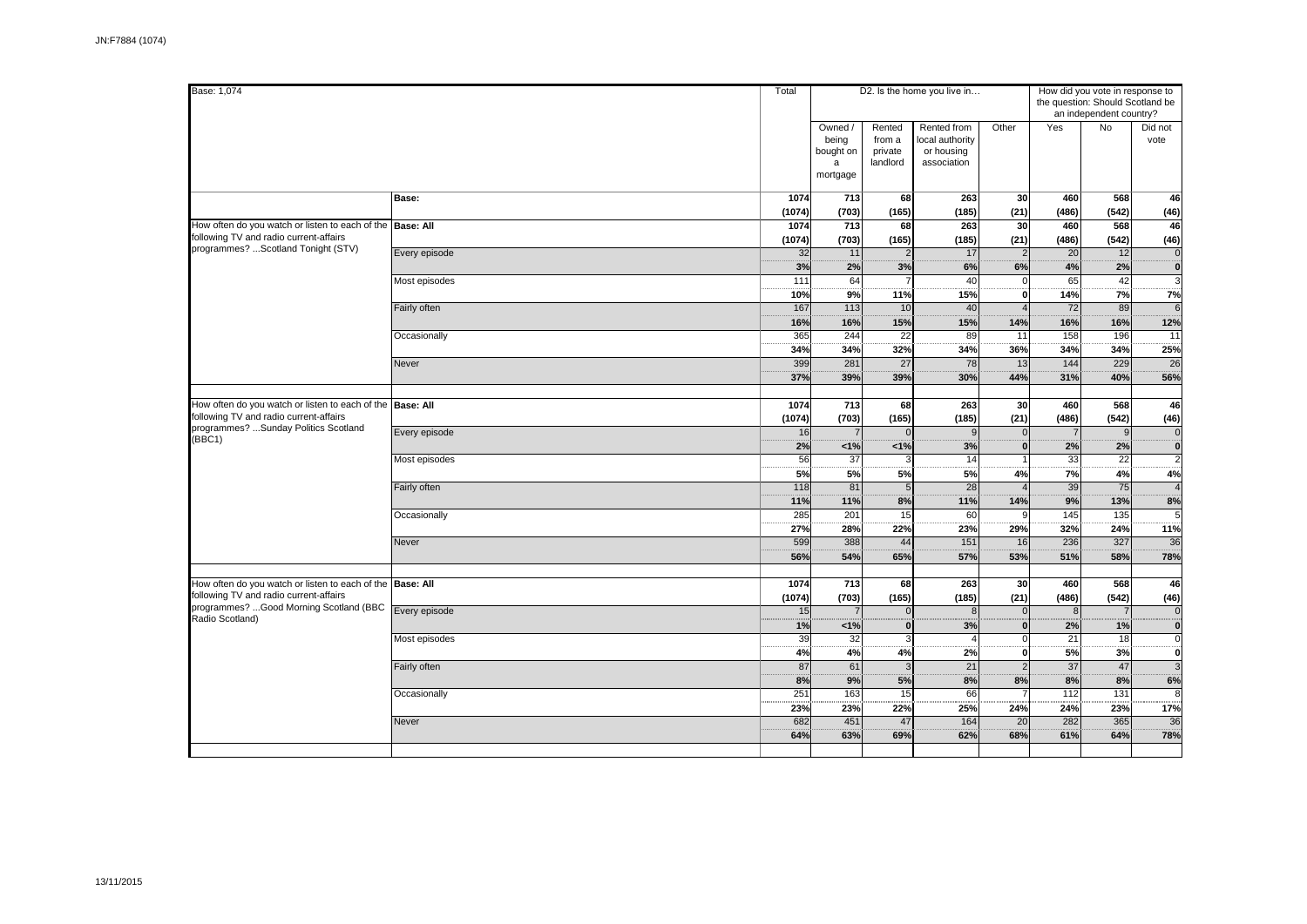| Base: 1,074                                                                                                                                 |                                | Total             |                            | D3. Where were you born?       |                                            |                        |                                | General election 2015 vote       |                            |                     |
|---------------------------------------------------------------------------------------------------------------------------------------------|--------------------------------|-------------------|----------------------------|--------------------------------|--------------------------------------------|------------------------|--------------------------------|----------------------------------|----------------------------|---------------------|
|                                                                                                                                             |                                |                   | Scotland                   | England                        | All others<br>combined                     | Conservati<br>ve       | Labour                         | Liberal<br>Democrat              | SNP                        | <b>UKIP</b>         |
|                                                                                                                                             | Base:                          | 1074<br>(1074)    | 891<br>(825)               | 97<br>(162)                    | 86<br>(87)                                 | 91<br>(101)            | 120<br>(103)                   | 31<br>(32)                       | 267<br>(260)               | 9<br>(12)           |
| How often do you watch or listen to each of the Base: All<br>following TV and radio current-affairs                                         |                                | 1074<br>(1074)    | 891<br>(825)               | 97<br>(162)                    | 86<br>(87)                                 | 91<br>(101)            | 120<br>(103)                   | 31<br>(32)                       | 267<br>(260)               | 9<br>(12)           |
| programmes? Scotland Tonight (STV)                                                                                                          | Every episode                  | 32<br>3%          | 24<br>$\dddot{\mathbf{o}}$ | 3<br>$\mathbf 0$               | $\overline{5}$<br>5%                       | $\mathcal{R}$<br>4%    | 6%                             | $\overline{0}$<br>1%             | $6 \mid$<br>2%             | 9%                  |
|                                                                                                                                             | Most episodes                  | 111<br>10%        | 100<br>11%                 | $\overline{7}$<br>7%           | $\overline{4}$<br>$\Omega$                 | $\overline{2}$<br>2%   | 6%                             | $\overline{2}$<br>8%             | 48<br>18%                  | 0%                  |
|                                                                                                                                             | Fairly often<br>Occasionally   | 167<br>16%<br>365 | 138<br>15%<br>309          | 12<br>12%<br>32                | 17<br>20%<br>$\overline{24}$               | 12<br>14%<br>35        | 30<br>25%<br>31                | $\mathbf{0}$<br>1%<br>9          | 50<br>19%<br>82            | 6%                  |
|                                                                                                                                             | Never                          | 34%<br>399        | 35%<br>320                 | 33%<br>44                      | 28%<br>36                                  | 38%<br>39              | 26%<br>45                      | 31%<br>18                        | 31%<br>81                  | 11%                 |
|                                                                                                                                             |                                | 37%               | 36%                        | 45%                            | 42%                                        | 42%                    | 37%                            | 59%                              | 30%                        | 74%                 |
| How often do you watch or listen to each of the Base: All<br>following TV and radio current-affairs<br>programmes? Sunday Politics Scotland |                                | 1074<br>(1074)    | 891<br>(825)               | 97<br>(162)                    | 86<br>(87)                                 | 91<br>(101)            | 120<br>(103)                   | 31<br>(32)                       | 267<br>(260)               | 9<br>(12)           |
| (BBC1)                                                                                                                                      | Every episode<br>Most episodes | 16<br>2%<br>56    | 16<br>$\mathbf 0$<br>49    | $\mathbf 0$<br>1%<br>5         | $\Omega$<br>$\mathbf{0}$<br>$\overline{2}$ | $\mathbf{0}$<br>0<br>5 | 1%<br>10                       | $\Omega$<br>1%<br>$\overline{2}$ | 5 <sup>1</sup><br>2%<br>15 | $\mathbf 0$<br>Ö    |
|                                                                                                                                             | Fairly often                   | 5%<br>118         | 5%<br>95                   | 5%<br>11                       | 3%<br>12                                   | 6%<br>18               | 8%<br>18                       | 7%<br>$\overline{1}$             | 6%<br>35                   | 9%<br>$\Omega$      |
|                                                                                                                                             | Occasionally                   | 11%<br>285        | 11%<br>246                 | 11%<br>22                      | 14%<br>17                                  | 20%<br>28              | 15%<br>29                      | 4%<br>9                          | 13%<br>81                  | 0%<br>$\mathcal{P}$ |
|                                                                                                                                             | Never                          | 27%<br>599        | 28%<br>485                 | 23%<br>59                      | 20%<br>54                                  | 31%<br>40              | 24%<br>62                      | 30%<br>18                        | 30%<br>131                 | 18%                 |
| How often do you watch or listen to each of the Base: All                                                                                   |                                | 56%<br>1074       | 54%<br>891                 | 61%<br>97                      | 63%<br>86                                  | 43%<br>91              | 52%<br>120                     | 59%<br>31                        | 49%<br>267                 | 73%<br>9            |
| following TV and radio current-affairs<br>programmes? Good Morning Scotland (BBC                                                            | Every episode                  | (1074)<br>15      | (825)<br>12                | (162)<br>$\overline{1}$        | (87)                                       | (101)<br>$\mathcal{R}$ | (103)<br>$\boldsymbol{\Delta}$ | (32)<br>$\mathbf{0}$             | (260)                      | (12)                |
| Radio Scotland)                                                                                                                             | Most episodes                  | 1%<br>39          | $\mathbf{0}$<br>34         | $\mathbf{0}$<br>$\overline{0}$ | $\Omega$<br>5                              | 3%<br>8                | 3%<br>$\overline{2}$           | $\Omega$                         | 1%<br>10                   | 4%<br>$\Omega$      |
|                                                                                                                                             | Fairly often                   | 4%<br>87          | $\mathbf 0$<br>71          | $\mathbf 0$<br>$\overline{8}$  | $\mathbf 0$<br>$\mathbf{c}$                | 9%<br>6                | 2%<br>11                       | 12%<br>$\Omega$                  | 4%<br>35                   | 0%<br>$\Omega$      |
|                                                                                                                                             | Occasionally                   | 8%<br>251<br>23%  | 8%<br>220<br>25%           | 8%<br>18<br>19%                | 10%<br>13<br>15%                           | 7%<br>12<br>13%        | 9%<br>38<br>32%                | $\bf{0}$<br>6<br>18%             | 13%<br>62<br>23%           | 0%<br>24%           |
|                                                                                                                                             | Never                          | 682<br>64%        | 555<br>62%                 | 70<br>72%                      | 58<br>67%                                  | 63<br>68%              | 65<br>54%                      | 21<br>70%                        | 159<br>59%                 | 72%                 |
|                                                                                                                                             |                                |                   |                            |                                |                                            |                        |                                |                                  |                            |                     |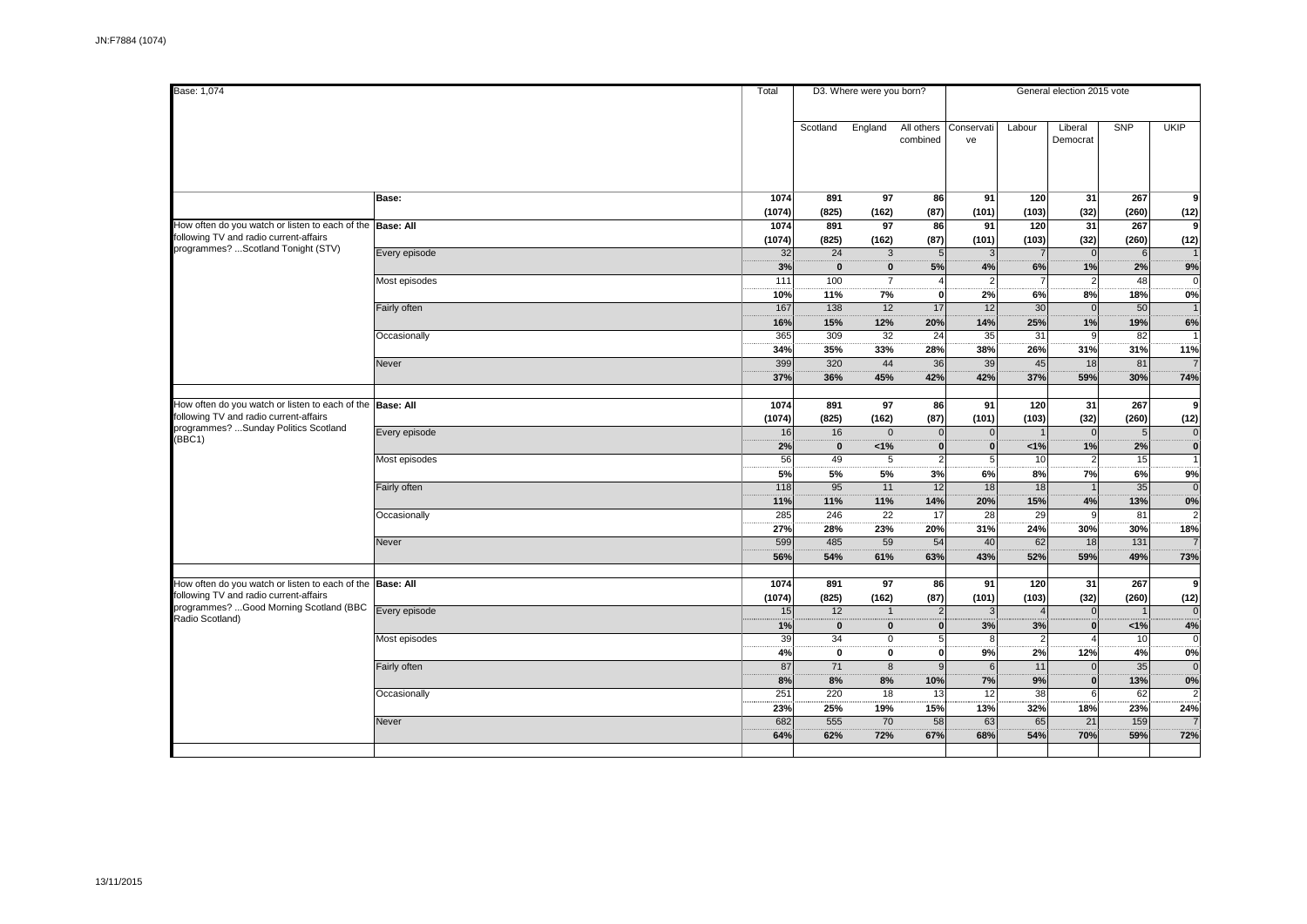| Base: 1,074                                                                                                                              |                       | Total             |                              |                                                     |                     | Gender x Age         |                                  |                           |                      | <b>SEG</b>        |
|------------------------------------------------------------------------------------------------------------------------------------------|-----------------------|-------------------|------------------------------|-----------------------------------------------------|---------------------|----------------------|----------------------------------|---------------------------|----------------------|-------------------|
|                                                                                                                                          |                       |                   |                              | Male 18-34 Male 35-54 Male 55+ Female 18 Female 35- |                     | 34                   | 54                               | Female<br>$55+$           | ABC1                 | C <sub>2</sub> DE |
|                                                                                                                                          | Base:                 | 1074<br>(1074)    | 159<br>(72)                  | 179<br>(199)                                        | 177<br>(209)        | 161<br>(136)         | 188<br>(229)                     | 209<br>(229)              | 489<br>(677)         | 585<br>(397)      |
| How often do you watch or listen to each of the Base: All<br>following TV and radio current-affairs                                      |                       | 1074<br>(1074)    | 159<br>(72)                  | 179<br>(199)                                        | 177<br>(209)        | 161<br>(136)         | 188<br>(229)                     | 209<br>(229)              | 489<br>(677)         | 585<br>(397)      |
| programmes? The Kaye Adams Show (BBC<br>Radio Scotland)                                                                                  | Every episode         | 1%                | $\mathbf{0}$<br>$\mathbf{0}$ | 2<br>1%                                             | $\mathcal{P}$<br>1% | $\Omega$<br>$\bf{0}$ | $\Omega$<br>$\bf{0}$             | 1%                        | $\overline{2}$<br>1% | 1%                |
|                                                                                                                                          | Most episodes         | 31<br>3%          | $\overline{4}$<br>3%         | 8<br>5%                                             | 5<br>3%             | 5<br>3%              | 1%                               | 3%                        | 7<br>2%              | 24<br>4%          |
|                                                                                                                                          | Fairly often          | 71<br>7%          | 9<br>6%                      | 16<br>9%                                            | 13<br>7%            | 6<br>4%              | 15<br>8%                         | 12<br>6%                  | 40<br>8%             | 32<br>5%          |
|                                                                                                                                          | Occasionally<br>Never | 201<br>19%<br>765 | 35<br>22%<br>110             | 32<br>18%<br>120                                    | 44<br>25%<br>113    | 25<br>16%<br>125     | $\overline{22}$<br>12%<br>149    | 43<br>20%<br>147          | 88<br>18%<br>351     | 113<br>19%<br>414 |
|                                                                                                                                          |                       | 71%               | 69%                          | 67%                                                 | 64%                 | 78%                  | 79%                              | 70%                       | 72%                  | 71%               |
| How often do you watch or listen to each of the Base: All<br>following TV and radio current-affairs<br>programmes? Daily Politics (BBC2) |                       | 1074<br>(1074)    | 159<br>(72)                  | 179<br>(199)                                        | 177<br>(209)        | 161<br>(136)         | 188<br>(229)                     | 209<br>(229)              | 489<br>(677)         | 585<br>(397)      |
|                                                                                                                                          | Every episode         | 11<br>1%          | $\mathbf{0}$<br> 0           | 5 <sub>5</sub><br>3%                                | 3<br>2%             | 1%                   | $\overline{0}$<br>$\overline{0}$ | $\overline{2}$<br>$< 1\%$ | 3<br>1%              | 8<br>1%           |
|                                                                                                                                          | Most episodes         | 52<br>5%          | 8 <sup>1</sup><br>5%         | 12<br>7%                                            | 15<br>9%            | 3<br>2%              | $\overline{4}$<br>2%             | 10<br>5%                  | 18<br>4%             | 34<br>6%          |
|                                                                                                                                          | Fairly often          | 109<br>10%        | 26<br>16%                    | 17<br>10%                                           | 17<br>10%           | 12<br>7%             | 16<br>8%                         | 22<br>10%                 | 53<br>11%            | 57<br>10%         |
|                                                                                                                                          | Occasionally          | 297<br>28%        | 52<br>32%                    | 57<br>32%                                           | 54<br>31%           | 46<br>29%            | 46<br>25%                        | 42<br>20%                 | 130<br>27%           | 166<br>28%        |
|                                                                                                                                          | Never                 | 605<br>56%        | 74<br>46%                    | 88<br>49%                                           | 88<br>49%           | 99<br>62%            | 123<br>65%                       | 134<br>64%                | 284<br>58%           | 321<br>55%        |
| How often do you watch or listen to each of the Base: All<br>following TV and radio current-affairs                                      |                       | 1074<br>(1074)    | 159<br>(72)                  | 179<br>(199)                                        | 177<br>(209)        | 161<br>(136)         | 188<br>(229)                     | 209<br>(229)              | 489<br>(677)         | 585<br>(397)      |
| programmes? Question Time (BBC1)                                                                                                         | Every episode         | 47<br>4%          | 6<br>4%                      | 8 <sup>1</sup><br>5%                                | $\mathbf{8}$<br>4%  | $\mathcal{P}$<br>1%  | 6<br>3%                          | 17<br>8%                  | 23<br>5%             | 24<br>4%          |
|                                                                                                                                          | Most episodes         | 95<br>9%          | 15<br>9%                     | 23<br>13%                                           | 19<br>11%           | 6<br>4%              | 9<br>5%                          | 23<br>11%                 | 53<br>11%            | 42<br>7%          |
|                                                                                                                                          | Fairly often          | 187<br>17%        | 38<br>24%                    | 39<br>22%                                           | 26<br>14%           | 27<br>17%            | 34<br>18%                        | 24<br>11%                 | 79<br>16%            | 108<br>19%        |
|                                                                                                                                          | Occasionally          | 394<br>37%        | 62<br>39%                    | 63<br>35%                                           | 79<br>44%           | 56<br>35%            | 60<br>32%                        | 74<br>36%                 | 187<br>38%           | 207<br>35%        |
|                                                                                                                                          | Never                 | 351<br>33%        | 38<br>24%                    | 46<br>26%                                           | 46<br>26%           | 71<br>44%            | 79<br>42%                        | 71<br>34%                 | 147<br>30%           | 204<br>35%        |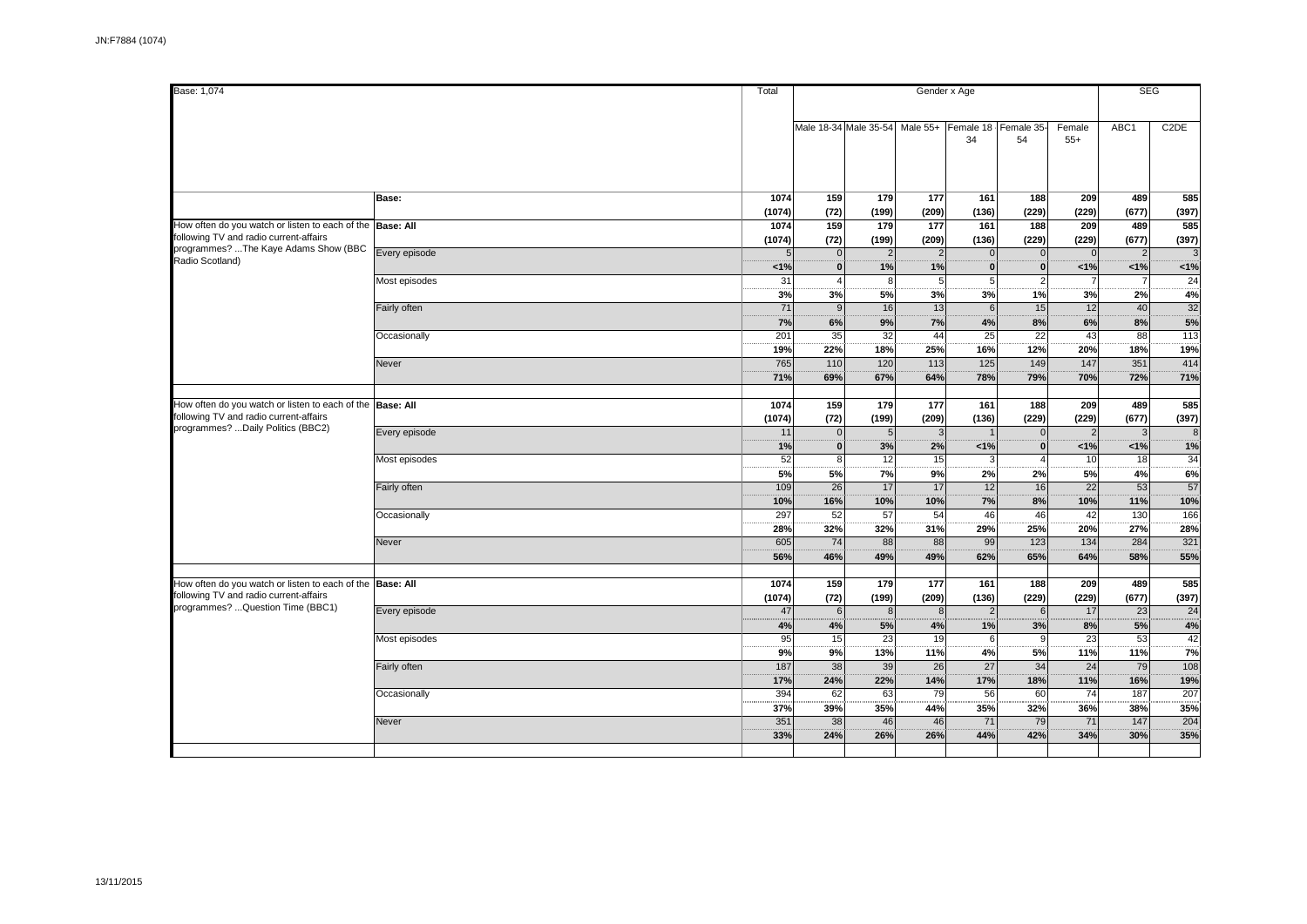| Base: 1,074                                                                                         |                  | Total                 |                                                |                                         | D2. Is the home you live in                                 |                            | How did you vote in response to<br>the question: Should Scotland be | an independent country?  |                        |
|-----------------------------------------------------------------------------------------------------|------------------|-----------------------|------------------------------------------------|-----------------------------------------|-------------------------------------------------------------|----------------------------|---------------------------------------------------------------------|--------------------------|------------------------|
|                                                                                                     |                  |                       | Owned /<br>being<br>bought on<br>a<br>mortgage | Rented<br>from a<br>private<br>landlord | Rented from<br>local authority<br>or housing<br>association | Other                      | Yes                                                                 | <b>No</b>                | Did not<br>vote        |
|                                                                                                     | Base:            | 1074<br>(1074)        | 713<br>(703)                                   | 68<br>(165)                             | 263<br>(185)                                                | 30<br>(21)                 | 460<br>(486)                                                        | 568<br>(542)             | 46<br>(46)             |
| How often do you watch or listen to each of the Base: All<br>following TV and radio current-affairs |                  | 1074<br>(1074)        | 713<br>(703)                                   | 68<br>(165)                             | 263<br>(185)                                                | 30<br>(21)                 | 460<br>(486)                                                        | 568<br>(542)             | 46<br>(46)             |
| programmes? The Kaye Adams Show (BBC<br>Radio Scotland)                                             | Every episode    | 5<br>1%               | $\overline{4}$<br>1%                           | $\mathbf 0$<br>$\dddot{\mathbf{o}}$     | 1%                                                          | $\Omega$<br>$\mathbf{0}$   | 1%                                                                  | 1%                       | $\overline{0}$<br>Ö    |
|                                                                                                     | Most episodes    | 31<br>3%              | 21<br>3%                                       | 3<br>4%                                 | 8<br>3%                                                     | $\Omega$<br>0              | 15<br>3%                                                            | 16<br>3%                 | $\overline{0}$<br>ö    |
|                                                                                                     | Fairly often     | 71<br>7%              | 51<br>7%                                       | 3<br>4%                                 | 16<br>6%                                                    | $\overline{2}$<br>8%       | 40<br>9%                                                            | 28<br>5%                 | $\overline{4}$<br>8%   |
|                                                                                                     | Occasionally     | 201<br>19%            | 137<br>19%                                     | 11<br>16%                               | 52<br>20%                                                   | 5%                         | 80<br>17%                                                           | 118<br>21%               | E.<br>6%               |
|                                                                                                     | Never            | 765<br>71%            | 501<br>70%                                     | 52<br>77%                               | 186<br>71%                                                  | 26<br>88%                  | 320<br>70%                                                          | 405<br>71%               | 39<br>86%              |
| How often do you watch or listen to each of the Base: All<br>following TV and radio current-affairs |                  | 1074<br>(1074)        | 713<br>(703)                                   | 68<br>(165)                             | 263<br>(185)                                                | 30<br>(21)                 | 460<br>(486)                                                        | 568<br>(542)             | 46<br>(46)             |
| programmes? Daily Politics (BBC2)                                                                   | Every episode    | 11<br>1%              | $6\overline{6}$<br>1%                          | $\mathbf{0}$<br>$\mathbf{0}$            | $\overline{5}$<br>2%                                        | 2%                         | $\overline{7}$<br>1%                                                | $5\overline{5}$<br>1%    | $\overline{0}$<br>ö    |
|                                                                                                     | Most episodes    | $\overline{52}$<br>5% | 31<br>4%                                       | $\overline{2}$<br>2%                    | 19<br>7%                                                    | $\mathbf 0$<br>$\mathbf 0$ | $\overline{24}$<br>5%                                               | 26<br>5%                 | $\overline{2}$<br>4%   |
|                                                                                                     | Fairly often     | 109<br>10%            | 70<br>10%                                      | 5<br>8%                                 | 27<br>10%                                                   | $\overline{7}$<br>24%      | 46<br>10%                                                           | 59<br>10%                | $\overline{4}$<br>9%   |
|                                                                                                     | Occasionally     | 297<br>28%            | 208<br>29%                                     | 17<br>25%                               | 64<br>24%                                                   | 8<br>25%                   | 131<br>29%                                                          | 158<br>28%               | $\overline{8}$<br>16%  |
|                                                                                                     | Never            | 605<br>56%            | 397<br>56%                                     | 44<br>65%                               | 148<br>56%                                                  | 15<br>49%                  | 252<br>55%                                                          | 320<br>56%               | 33<br>71%              |
| How often do you watch or listen to each of the<br>following TV and radio current-affairs           | <b>Base: All</b> | 1074                  | 713                                            | 68                                      | 263                                                         | 30                         | 460                                                                 | 568                      | 46                     |
| programmes?  Question Time (BBC1)                                                                   | Every episode    | (1074)<br>47          | (703)<br>30                                    | (165)<br>$\overline{2}$                 | (185)<br>15                                                 | (21)                       | (486)<br>$\overline{23}$                                            | (542)<br>$\overline{24}$ | (46)<br>$\overline{0}$ |
|                                                                                                     | Most episodes    | 4%<br>$\overline{95}$ | 4%<br>$\overline{72}$                          | 3%<br>5                                 | 6%<br>$\overline{15}$                                       | 2%<br>3                    | 5%<br>42                                                            | 4%<br>$\overline{51}$    | ö<br>$\overline{2}$    |
|                                                                                                     | Fairly often     | 9%<br>187<br>17%      | 10%<br>125<br>17%                              | 8%<br>6<br>9%                           | 6%<br>52<br>20%                                             | 10%<br>18%                 | 9%<br>84<br>18%                                                     | 9%<br>100<br>18%         | 5%<br>-3<br>6%         |
|                                                                                                     | Occasionally     | 394<br>37%            | 269<br>38%                                     | 26<br>39%                               | 89<br>34%                                                   | 30%                        | 159<br>35%                                                          | $\overline{223}$<br>39%  | 11<br>25%              |
|                                                                                                     | Never            | 351<br>33%            | 217<br>30%                                     | 29<br>42%                               | 93<br>35%                                                   | 12<br>41%                  | 152<br>33%                                                          | 169<br>30%               | 29<br>64%              |
|                                                                                                     |                  |                       |                                                |                                         |                                                             |                            |                                                                     |                          |                        |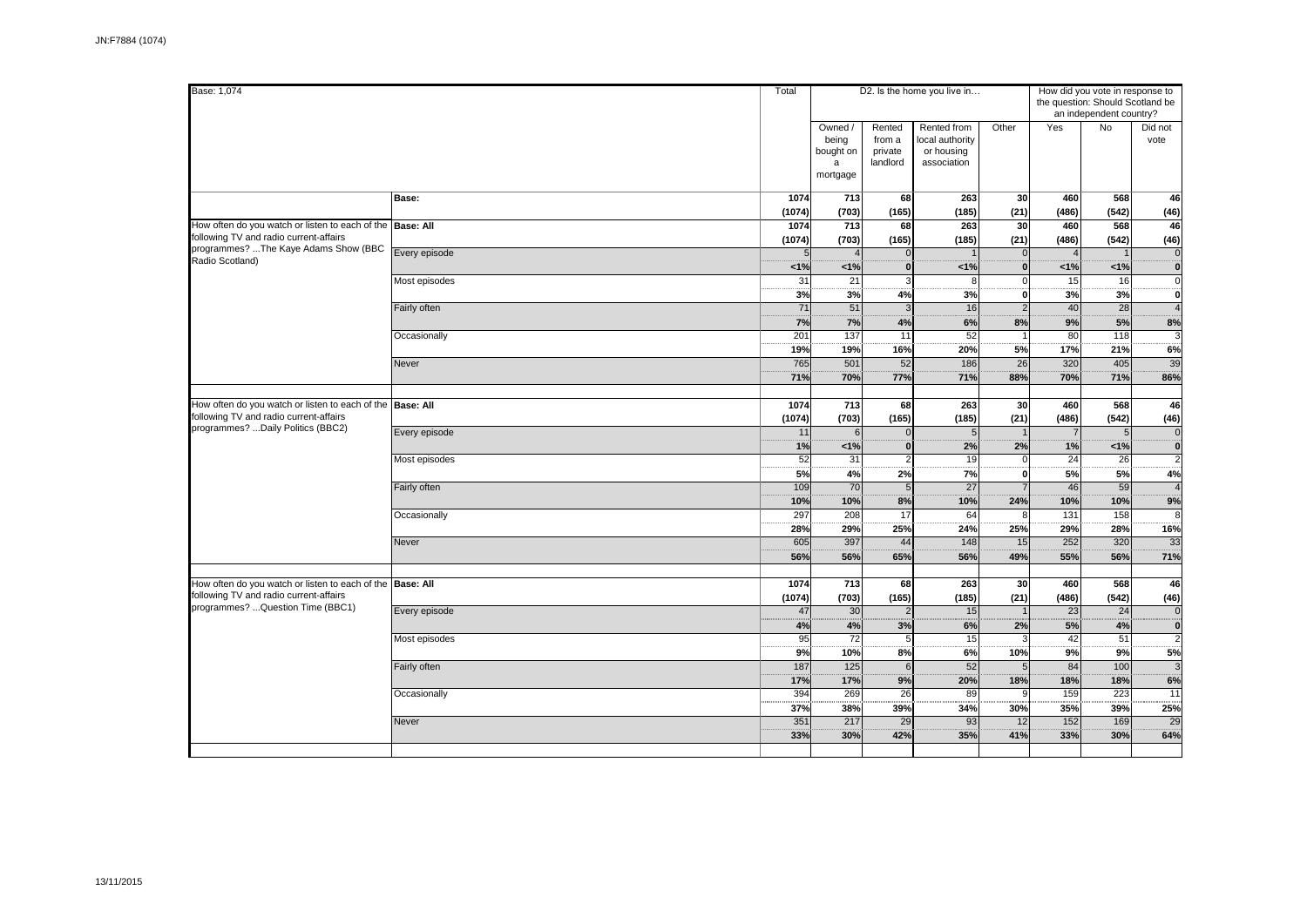| Base: 1,074                                                                                                                              |                               | Total                | D3. Where were you born? |                                      |                                      |                             | General election 2015 vote |                                            |                            |                                        |
|------------------------------------------------------------------------------------------------------------------------------------------|-------------------------------|----------------------|--------------------------|--------------------------------------|--------------------------------------|-----------------------------|----------------------------|--------------------------------------------|----------------------------|----------------------------------------|
|                                                                                                                                          |                               |                      | Scotland                 | England                              | All others<br>combined               | Conservati<br>ve            | Labour                     | Liberal<br>Democrat                        | SNP                        | <b>UKIP</b>                            |
|                                                                                                                                          | Base:                         | 1074<br>(1074)       | 891<br>(825)             | 97<br>(162)                          | 86<br>(87)                           | 91<br>(101)                 | 120<br>(103)               | 31<br>(32)                                 | 267<br>(260)               | 9                                      |
| How often do you watch or listen to each of the Base: All<br>following TV and radio current-affairs                                      |                               | 1074<br>(1074)       | 891<br>(825)             | 97<br>(162)                          | 86<br>(87)                           | 91<br>(101)                 | 120<br>(103)               | 31<br>(32)                                 | 267<br>(260)               | (12)<br>9<br>(12)                      |
| programmes? The Kaye Adams Show (BBC<br>Radio Scotland)                                                                                  | Every episode                 | < 1%                 | $5\phantom{.0}$<br>1%    | $\mathsf 0$<br>1%                    | $\mathbf 0$                          | $\mathbf{0}$                | 1%                         | $\mathbf{0}$<br>$\mathbf{0}$               | $\overline{2}$<br>1%       | $\overline{0}$<br>$\dddot{\mathbf{0}}$ |
|                                                                                                                                          | Most episodes                 | 31<br>3%             | 25<br>$\mathbf{0}$       | 3<br>$\mathbf{0}$                    | $\overline{A}$<br>$\Omega$           | 5%                          | 6%                         | $\mathbf 0$<br>$\Omega$                    | 10<br>4%                   | $\Omega$<br>0%                         |
|                                                                                                                                          | Fairly often                  | 71<br>7%<br>201      | 61<br>7%<br>182          | 5<br>5%<br>$\overline{9}$            | $\overline{5}$<br>6%<br>10           | 8%<br>12                    | 4%<br>$\overline{21}$      | $\Omega$<br>$\mathbf{0}$<br>$\overline{7}$ | 26<br>10%<br>51            | $\Omega$<br>0%                         |
|                                                                                                                                          | Occasionally<br>Never         | 19%<br>765           | 20%<br>618               | 9%<br>80                             | 11%<br>67                            | 13%<br>68                   | 17%<br>87                  | 24%<br>23                                  | 19%<br>178                 | 11%<br>$\mathcal{R}$                   |
|                                                                                                                                          |                               | 71%                  | 69%                      | 82%                                  | 78%                                  | 75%                         | 72%                        | 76%                                        | 67%                        | 85%                                    |
| How often do you watch or listen to each of the Base: All<br>following TV and radio current-affairs<br>programmes? Daily Politics (BBC2) |                               | 1074<br>(1074)       | 891<br>(825)             | 97<br>(162)                          | 86<br>(87)                           | 91<br>(101)                 | 120<br>(103)               | 31<br>(32)                                 | 267<br>(260)               | 9<br>(12)                              |
|                                                                                                                                          | Every episode                 | 11<br>1%             | 10<br>$\mathbf 0$<br>46  | $\mathbf{1}$<br>1%<br>$\overline{4}$ | 1%                                   | 1%                          | $\overline{2}$<br>2%       | $\overline{0}$<br>$\bf{0}$                 | $\overline{4}$<br>2%<br>15 | $\mathbf 0$<br>Ö<br>ō                  |
|                                                                                                                                          | Most episodes<br>Fairly often | 52<br>5%<br>109      | 5%<br>91                 | 4%<br>8                              | $\overline{2}$<br>$\mathbf{0}$<br>10 | 3<br>4%<br>16               | 8<br>7%<br>9               | $\overline{2}$<br>5%<br>$\overline{0}$     | 6%<br>35                   | 4%                                     |
|                                                                                                                                          | Occasionally                  | 10%<br>297           | 10%<br>253               | 8%<br>21                             | 11%<br>23                            | 17%<br>31                   | 7%<br>34                   | 2%<br>9                                    | 13%<br>76                  | 6%                                     |
|                                                                                                                                          | Never                         | 28%<br>605           | 28%<br>491               | 22%<br>63                            | 27%<br>51                            | 34%<br>40                   | 28%<br>68                  | 30%<br>19                                  | 28%<br>136                 | 18%                                    |
|                                                                                                                                          |                               | 56%                  | 55%                      | 65%                                  | 59%                                  | 44%                         | 56%                        | 63%                                        | 51%                        | 73%                                    |
| How often do you watch or listen to each of the Base: All<br>following TV and radio current-affairs<br>programmes? Question Time (BBC1)  | Every episode                 | 1074<br>(1074)<br>47 | 891<br>(825)<br>36       | 97<br>(162)<br>$6\phantom{1}$        | 86<br>(87)                           | 91<br>(101)<br>$\mathsf{Q}$ | 120<br>(103)<br>3          | 31<br>(32)<br>$\mathbf{3}$                 | 267<br>(260)<br>13         | 9<br>(12)                              |
|                                                                                                                                          | Most episodes                 | 4%<br>95             | $\mathbf{0}$<br>79       | $\mathbf{0}$<br>$\overline{7}$       | 5%<br>$\mathbf{g}$                   | 10%<br>8                    | 2%<br>13                   | 8%<br>$\overline{2}$                       | 5%<br>28                   | 22%                                    |
|                                                                                                                                          | Fairly often                  | 9%<br>187            | 9%<br>158                | 7%<br>12                             | 10%<br>17                            | 9%<br>16                    | 11%<br>32                  | 7%<br>$\overline{3}$                       | 11%<br>44                  | 0%<br>$\Omega$                         |
|                                                                                                                                          | Occasionally                  | 17%<br>394           | 18%<br>336               | 13%<br>35                            | 20%<br>23                            | 18%<br>36                   | 27%<br>40                  | 8%<br>12                                   | 16%<br>101                 | 0%                                     |
|                                                                                                                                          | Never                         | 37%<br>351<br>33%    | 38%<br>282<br>32%        | 36%<br>36<br>37%                     | 27%<br>32<br>38%                     | 39%<br>22<br>24%            | 33%<br>31<br>26%           | 38%<br>12<br>38%                           | 38%<br>81<br>30%           | 24%<br>5<br>55%                        |
|                                                                                                                                          |                               |                      |                          |                                      |                                      |                             |                            |                                            |                            |                                        |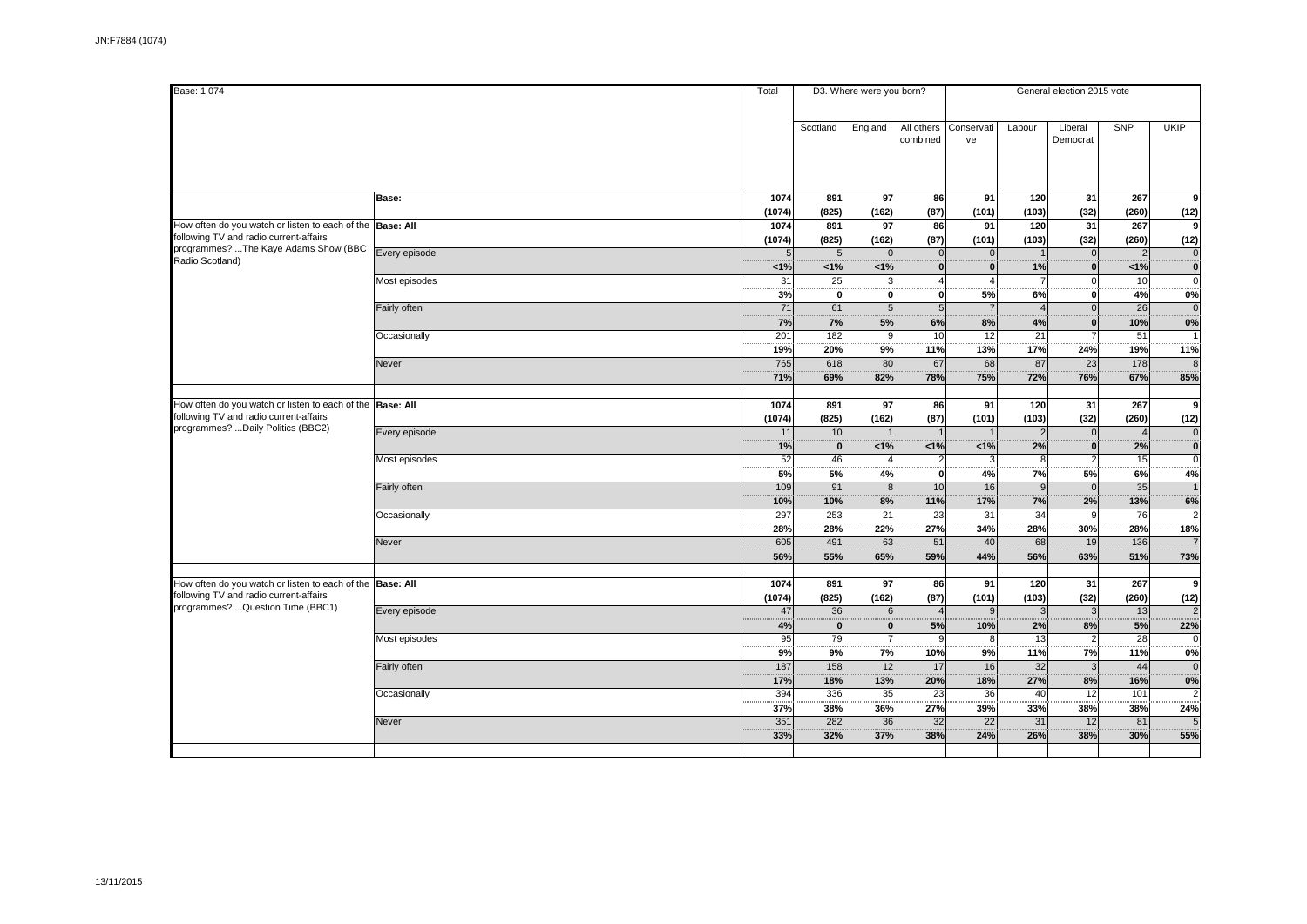| Base: 1,074                                                                                         | Gender x Age<br>Total                                                                                                            |                |              |                       |                      |                |                              | <b>SEG</b>      |                       |                   |
|-----------------------------------------------------------------------------------------------------|----------------------------------------------------------------------------------------------------------------------------------|----------------|--------------|-----------------------|----------------------|----------------|------------------------------|-----------------|-----------------------|-------------------|
|                                                                                                     |                                                                                                                                  |                |              | Male 18-34 Male 35-54 | Male $55+$           | 34             | Female 18   Female 35-<br>54 | Female<br>$55+$ | ABC1                  | C <sub>2</sub> DE |
|                                                                                                     | Base:                                                                                                                            | 1074<br>(1074) | 159<br>(72)  | 179<br>(199)          | 177<br>(209)         | 161<br>(136)   | 188<br>(229)                 | 209<br>(229)    | 489<br>(677)          | 585<br>(397)      |
| How often do you watch or listen to each of the Base: All<br>following TV and radio current-affairs |                                                                                                                                  | 1074<br>(1074) | 159<br>(72)  | 179<br>(199)          | 177<br>(209)         | 161<br>(136)   | 188<br>(229)                 | 209<br>(229)    | 489<br>(677)          | 585<br>(397)      |
| programmes? Newsnight (BBC2)                                                                        | Every episode                                                                                                                    | 17<br>2%       | 3%           | $\Delta$<br>2%        | $\Omega$<br>$\Omega$ | $\Delta$<br>3% | $\vert$ 1<br>1%              | 2%              | 8 <sup>1</sup><br>2%  | 9<br>1%           |
|                                                                                                     | Most episodes                                                                                                                    | 53<br>5%       | 9<br>6%      | 19<br>11%             | 12<br>7%             | 0l             | 8<br>4%                      | 3%              | $\overline{23}$<br>5% | 30<br>5%          |
|                                                                                                     | Fairly often                                                                                                                     | 158<br>15%     | 27<br>17%    | 26<br>14%             | 31<br>18%            | 27<br>17%      | 19<br>10%                    | 28<br>13%       | 76<br>16%             | 82<br>14%         |
|                                                                                                     | Occasionally                                                                                                                     | 425<br>40%     | 66<br>41%    | 79<br>44%             | 77<br>43%            | 44<br>27%      | 72<br>38%                    | 87<br>42%       | 203<br>41%            | 222<br>38%        |
|                                                                                                     | Never                                                                                                                            | 422<br>39%     | 53<br>33%    | 51<br>29%             | 57<br>32%            | 86<br>54%      | 89<br>47%                    | 85<br>40%       | 179<br>37%            | 242<br>41%        |
| Which of the following statements is closest to<br>your opinion of the way newspapers and           | <b>Base: All</b>                                                                                                                 | 1074<br>(1074) | 159<br>(72)  | 179<br>(199)          | 177<br>(209)         | 161<br>(136)   | 188<br>(229)                 | 209<br>(229)    | 489<br>(677)          | 585<br>(397)      |
| publish things that aren't true, whether<br>deliberately or by mistake?                             | broadcast media are held to account when they The current system of regulation is basically fine                                 | 234<br>22%     | 51<br>32%    | 42<br>23%             | 37<br>21%            | 25<br>16%      | 36<br>19%                    | 43<br>20%       | 116<br>24%            | 118<br>20%        |
|                                                                                                     | The rules are far too lax, and they should be made to publish corrections and apologies<br>far more prominently than they do now | 779<br>73%     | 99<br>62%    | 125<br>70%            | 135<br>76%           | 123<br>76%     | 143<br>76%                   | 155<br>74%      | 359<br>73%            | 420<br>72%        |
|                                                                                                     | The current system of regulation is too strict and interferes with press freedom                                                 | 61             | $\mathbf{Q}$ | 13                    | 6                    | 13             | $\overline{9}$               | 11              | 15                    | 47                |
|                                                                                                     |                                                                                                                                  | 6%             | 6%           | 7%                    | 3%                   | 8%             | 5%                           | 5%              | 3%                    | 8%                |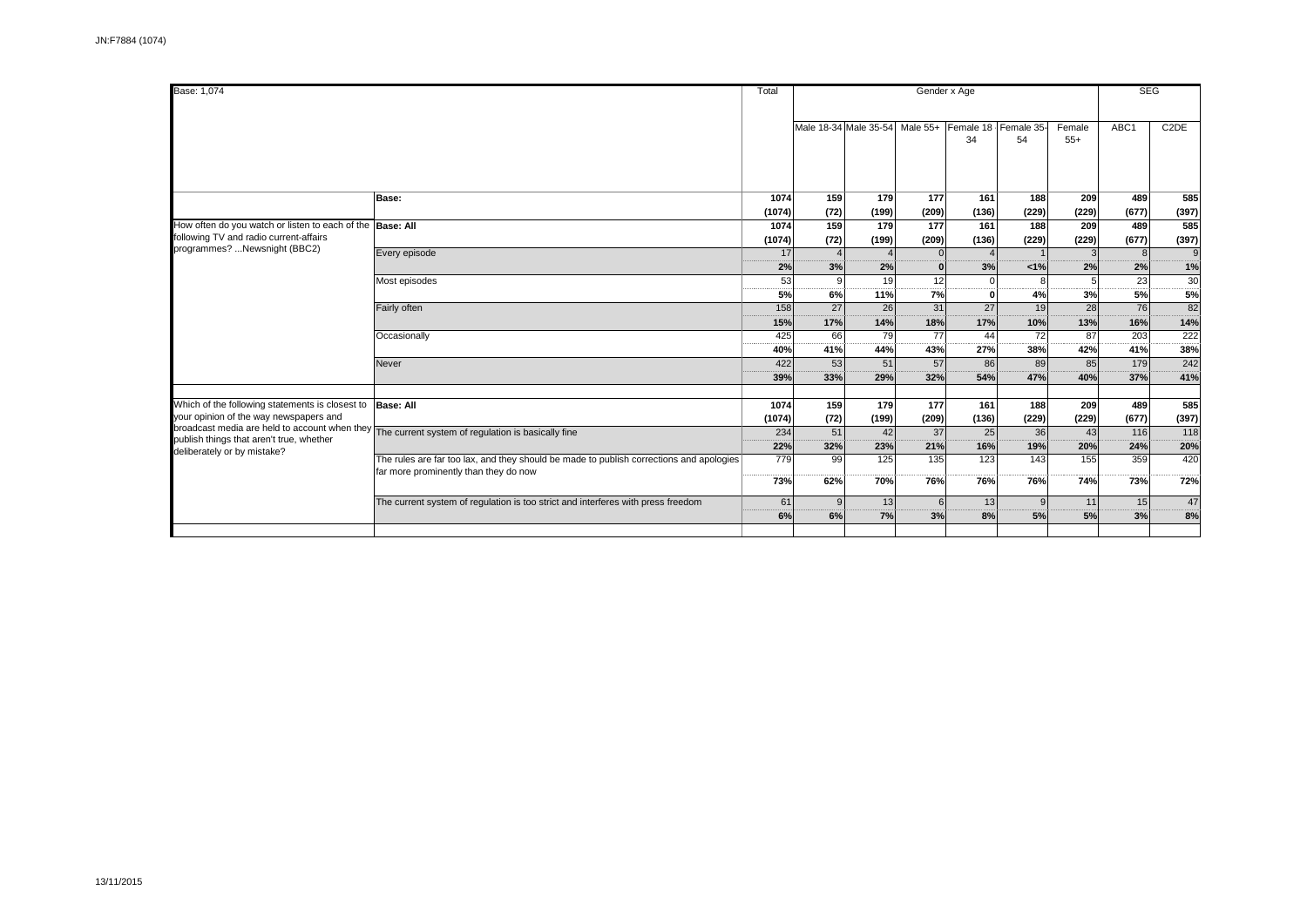| Base: 1,074                                                                             |                                                                                         |        | D2. Is the home you live in<br>Total |          |                           |          |       |                                  | How did you vote in response to |  |  |
|-----------------------------------------------------------------------------------------|-----------------------------------------------------------------------------------------|--------|--------------------------------------|----------|---------------------------|----------|-------|----------------------------------|---------------------------------|--|--|
|                                                                                         |                                                                                         |        |                                      |          |                           |          |       | the question: Should Scotland be |                                 |  |  |
|                                                                                         |                                                                                         |        |                                      |          |                           |          |       | an independent country?          |                                 |  |  |
|                                                                                         |                                                                                         |        | Owned /                              | Rented   | Rented from               | Other    | Yes   | <b>No</b>                        | Did not                         |  |  |
|                                                                                         |                                                                                         |        | being                                | from a   | local authority           |          |       |                                  | vote                            |  |  |
|                                                                                         |                                                                                         |        | bought on                            | private  | or housing<br>association |          |       |                                  |                                 |  |  |
|                                                                                         |                                                                                         |        | mortgage                             | landlord |                           |          |       |                                  |                                 |  |  |
|                                                                                         |                                                                                         |        |                                      |          |                           |          |       |                                  |                                 |  |  |
|                                                                                         | Base:                                                                                   | 1074   | 713                                  | 68       | 263                       | 30       | 460   | 568                              | 46                              |  |  |
|                                                                                         |                                                                                         | (1074) | (703)                                | (165)    | (185)                     | (21)     | (486) | (542)                            | (46)                            |  |  |
| How often do you watch or listen to each of the                                         | <b>Base: All</b>                                                                        | 1074   | 713                                  | 68       | 263                       | 30       | 460   | 568                              | 46                              |  |  |
| following TV and radio current-affairs                                                  |                                                                                         | (1074) | (703)                                | (165)    | (185)                     | (21)     | (486) | (542)                            | (46)                            |  |  |
| programmes? Newsnight (BBC2)                                                            | Every episode                                                                           | 17     | 12                                   |          | $\Delta$                  | $\Omega$ | 11    | $\overline{A}$                   |                                 |  |  |
|                                                                                         |                                                                                         | 2%     | 2%                                   | 1%       | 2%                        |          | 2%    | $< 1\%$                          | 3%                              |  |  |
|                                                                                         | Most episodes                                                                           | 53     | 36                                   | 3        | 14                        |          | 21    | 29                               | 3<br>                           |  |  |
|                                                                                         |                                                                                         | 5%     | 5%                                   | 5%       | 5%                        |          | 5%    | 5%                               | 7%                              |  |  |
|                                                                                         | Fairly often                                                                            | 158    | 106                                  | 10       | 37                        |          | 74    | 81                               | $\mathbf{3}$                    |  |  |
|                                                                                         |                                                                                         | 15%    | 15%                                  | 14%      | 14%                       | 16%      | 16%   | 14%                              | 6%                              |  |  |
|                                                                                         | Occasionally                                                                            | 425    | 292                                  | 21       | 99                        | 12       | 170   | 245                              | 9                               |  |  |
|                                                                                         |                                                                                         | 40%    | 41%                                  | 31%      | 38%                       | 40%      | 37%   | 43%                              | 20%                             |  |  |
|                                                                                         | Never                                                                                   | 422    | 267                                  | 32       | 109                       | 13       | 184   | 209                              | 29                              |  |  |
|                                                                                         |                                                                                         | 39%    | 37%                                  | 48%      | 41%                       | 44%      | 40%   | 37%                              | 64%                             |  |  |
|                                                                                         |                                                                                         |        |                                      |          |                           |          |       |                                  |                                 |  |  |
| Which of the following statements is closest to                                         | <b>Base: All</b>                                                                        | 1074   | 713                                  | 68       | 263                       | 30       | 460   | 568                              | 46                              |  |  |
| your opinion of the way newspapers and<br>broadcast media are held to account when they |                                                                                         | (1074) | (703)                                | (165)    | (185)                     | (21)     | (486) | (542)                            | (46)                            |  |  |
| publish things that aren't true, whether                                                | The current system of regulation is basically fine                                      | 234    | 164                                  | 16       | 47                        |          | 64    | 155                              | 15                              |  |  |
| deliberately or by mistake?                                                             |                                                                                         | 22%    | 23%                                  | 24%      | 18%                       | 21%      | 14%   | 27%                              | 32%                             |  |  |
|                                                                                         | The rules are far too lax, and they should be made to publish corrections and apologies | 779    | 515                                  | 47       | 193                       | 24       | 361   | 389                              | 29                              |  |  |
|                                                                                         | far more prominently than they do now                                                   | 73%    | 72%                                  | 70%      | 73%                       | 79%      | 79%   | 68%                              | 62%                             |  |  |
|                                                                                         |                                                                                         |        |                                      |          |                           |          |       |                                  |                                 |  |  |
|                                                                                         | The current system of regulation is too strict and interferes with press freedom        | 61     | 34                                   |          | 23                        |          | 35    | 24                               | 3                               |  |  |
|                                                                                         |                                                                                         | 6%     | 5%                                   | 7%       | 9%                        |          | 8%    | 4%                               | 6%                              |  |  |
|                                                                                         |                                                                                         |        |                                      |          |                           |          |       |                                  |                                 |  |  |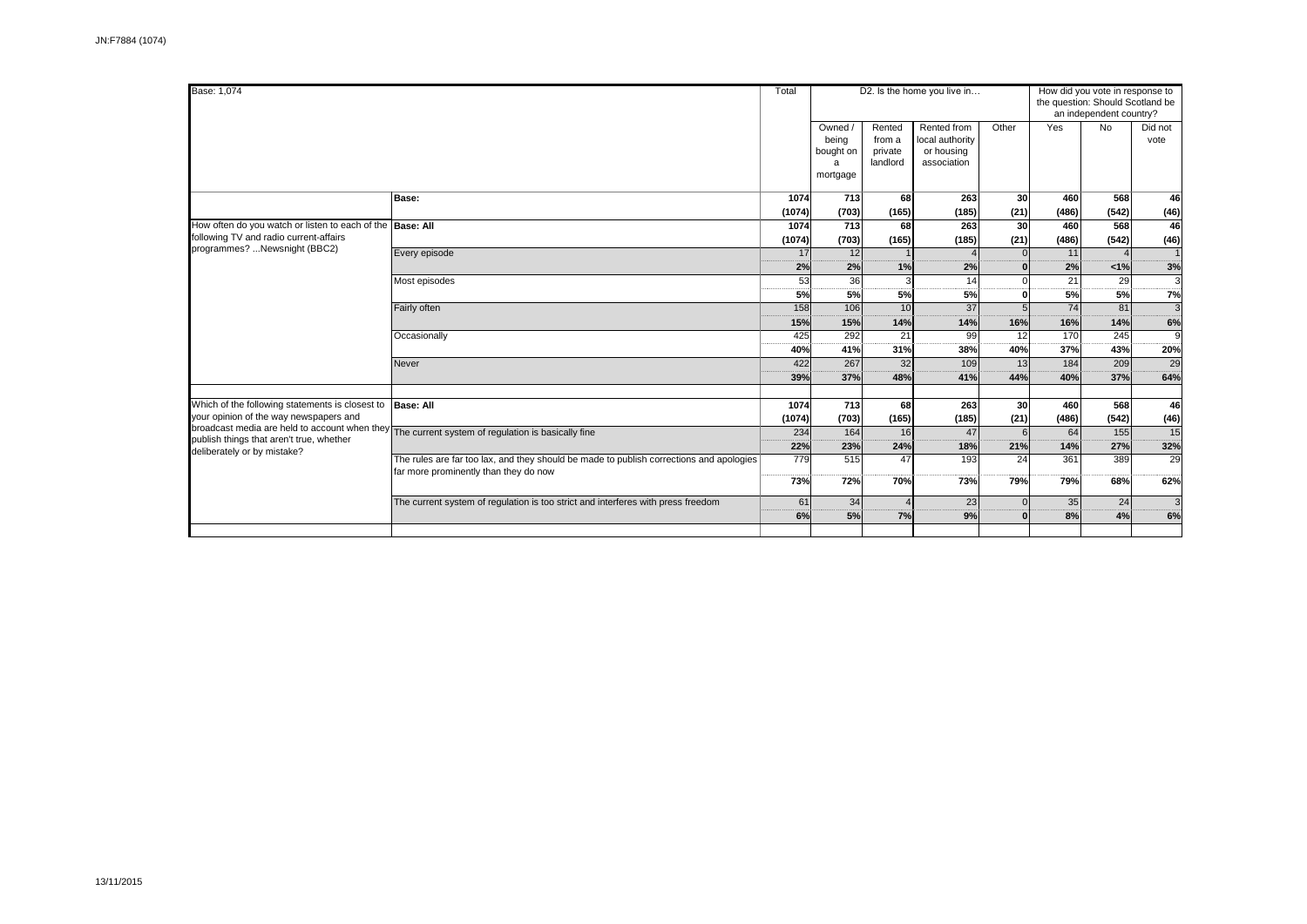| Base: 1,074                                                                                         |                                                                                                                                  |                | D3. Where were you born?<br>Total |                          |                        | General election 2015 vote |                      |                     |                       |                     |  |
|-----------------------------------------------------------------------------------------------------|----------------------------------------------------------------------------------------------------------------------------------|----------------|-----------------------------------|--------------------------|------------------------|----------------------------|----------------------|---------------------|-----------------------|---------------------|--|
|                                                                                                     |                                                                                                                                  |                | Scotland                          | England                  | All others<br>combined | Conservati<br>ve           | Labour               | Liberal<br>Democrat | SNP                   | <b>UKIP</b>         |  |
|                                                                                                     | Base:                                                                                                                            | 1074<br>(1074) | 891<br>(825)                      | 97<br>(162)              | 86<br>(87)             | 91<br>(101)                | 120<br>(103)         | 31<br>(32)          | 267<br>(260)          | 9<br>(12)           |  |
| How often do you watch or listen to each of the Base: All<br>following TV and radio current-affairs |                                                                                                                                  | 1074<br>(1074) | 891<br>(825)                      | 97<br>(162)              | 86<br>(87)             | 91<br>(101)                | 120<br>(103)         | 31<br>(32)          | 267<br>(260)          | (12)                |  |
| programmes? Newsnight (BBC2)                                                                        | Every episode                                                                                                                    | 17<br>2%       | 15<br>2%                          | $\overline{1}$<br>$<1\%$ | $\mathbf{0}$           | 2 <sup>1</sup><br>3%       | $\vert$ 1<br>$< 1\%$ | $\Omega$            | 8 <sup>1</sup><br>3%  | $\Omega$<br>4%      |  |
|                                                                                                     | Most episodes                                                                                                                    | 53<br>5%       | 47<br>5%                          | 3<br>3%                  | $\Omega$               | 8%                         | 6%                   |                     | $\overline{13}$<br>5% | $\Omega$<br>0%      |  |
|                                                                                                     | Fairly often                                                                                                                     | 158<br>15%     | 137<br>15%                        | 11<br>12%                | 10<br>11%              | 9 <sub>l</sub><br>10%      | 23<br>19%            | 12%                 | 48<br>18%             | 6%                  |  |
|                                                                                                     | Occasionally                                                                                                                     | 425<br>40%     | 349<br>39%                        | 44<br>45%                | 31<br><br>37%          | 51<br>56%                  | 51<br>43%            | 11<br>37%           | 93<br>35%             | $\mathbf{a}$<br>30% |  |
|                                                                                                     | Never                                                                                                                            | 422<br>39%     | 343<br>38%                        | 38<br>39%                | 41<br>48%              | 22<br>24%                  | 39<br>32%            | 16<br>51%           | 105<br>39%            | 6<br>61%            |  |
| Which of the following statements is closest to<br>your opinion of the way newspapers and           | <b>Base: All</b>                                                                                                                 | 1074<br>(1074) | 891<br>(825)                      | 97<br>(162)              | 86<br>(87)             | 91<br>(101)                | 120<br>(103)         | 31<br>(32)          | 267<br>(260)          | 9<br>(12)           |  |
| publish things that aren't true, whether<br>deliberately or by mistake?                             | broadcast media are held to account when they The current system of regulation is basically fine                                 | 234<br>22%     | 189<br>21%                        | 23<br>23%                | 22<br>25%              | 30<br>33%                  | 40<br>33%            | 23%                 | 41<br>15%             | 30%                 |  |
|                                                                                                     | The rules are far too lax, and they should be made to publish corrections and apologies<br>far more prominently than they do now | 779<br>73%     | 651<br>73%                        | 69<br>71%                | 59<br>69%              | 59<br>64%                  | 70<br>59%            | 20<br>64%           | 208<br><b>78%</b>     | 6<br>70%            |  |
|                                                                                                     | The current system of regulation is too strict and interferes with press freedom                                                 | 61             | 51                                | 6                        |                        | 3 <sup>l</sup>             | 9                    |                     | 18                    | $\mathbf{0}$        |  |
|                                                                                                     |                                                                                                                                  | 6%             | 6%                                | 6%                       | n                      | 3%                         | 8%                   | 13%                 | 7%                    | 0%                  |  |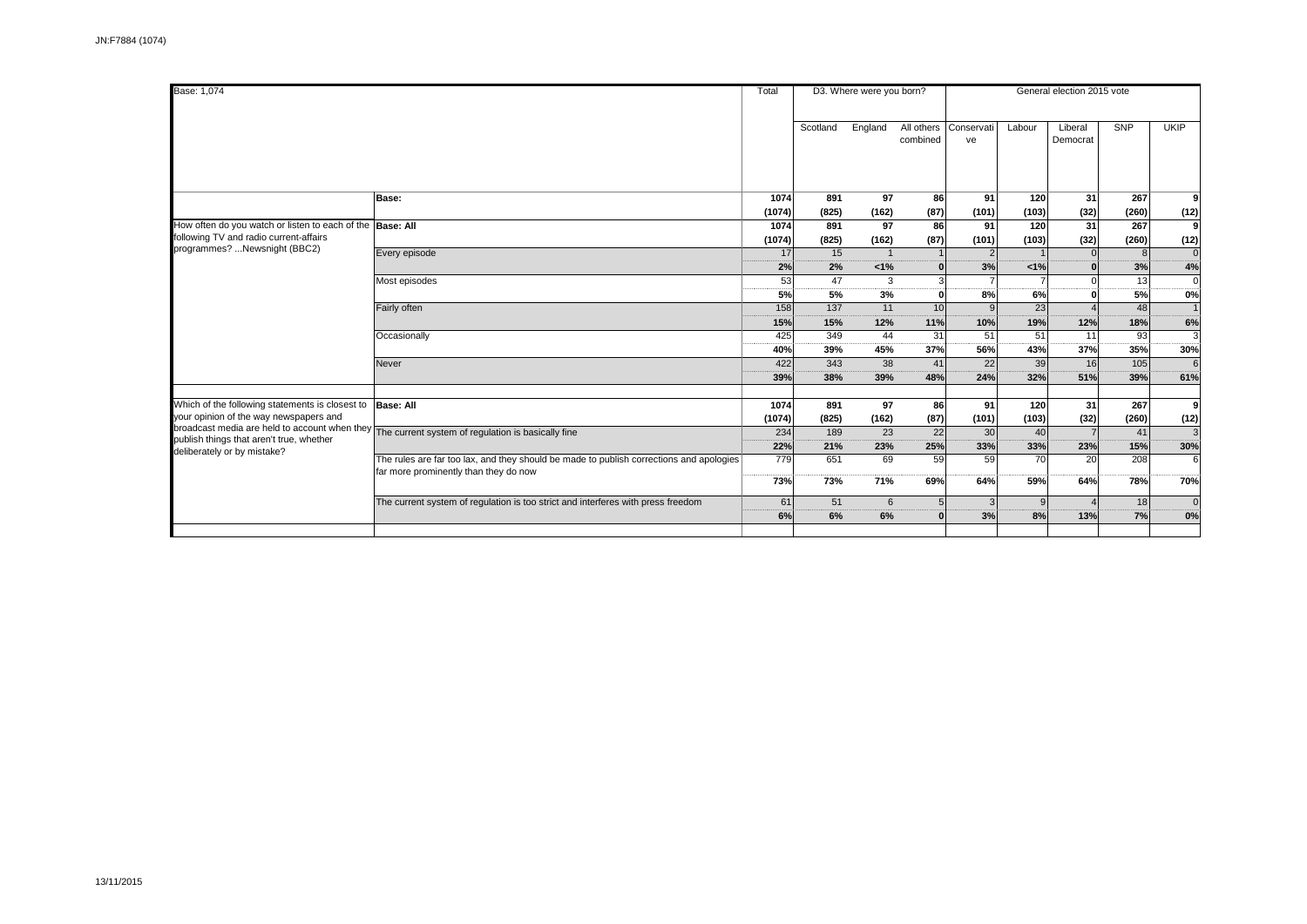| Base: 1,074                                                                                                                                                                                                                                 |                                                                                                                                                        | Total           |                                  |                                |                        | Gender x Age               |                              |                 | <b>SEG</b>             |                             |
|---------------------------------------------------------------------------------------------------------------------------------------------------------------------------------------------------------------------------------------------|--------------------------------------------------------------------------------------------------------------------------------------------------------|-----------------|----------------------------------|--------------------------------|------------------------|----------------------------|------------------------------|-----------------|------------------------|-----------------------------|
|                                                                                                                                                                                                                                             |                                                                                                                                                        |                 |                                  | Male 18-34 Male 35-54 Male 55+ |                        | 34                         | Female 18   Female 35-<br>54 | Female<br>$55+$ | ABC1                   | C <sub>2</sub> DE           |
|                                                                                                                                                                                                                                             |                                                                                                                                                        |                 |                                  |                                |                        |                            |                              |                 |                        |                             |
|                                                                                                                                                                                                                                             | Base:                                                                                                                                                  | 1074<br>(1074)  | 159<br>(72)                      | 179<br>(199)                   | 177<br>(209)           | 161<br>(136)               | 188<br>(229)                 | 209<br>(229)    | 489<br>(677)           | 585<br>(397)                |
| From 0 (absolutely no chance) to 10 (a<br>certainty), what do you currently think is the<br>likelihood of Labour winning the 2020 UK<br>general election?                                                                                   | <b>Base: All</b>                                                                                                                                       | 1074<br>(1074)  | 159<br>(72)                      | 179<br>(199)                   | 177<br>(209)           | 161<br>(136)               | 188<br>(229)                 | 209<br>(229)    | 489<br>(677)           | 585<br>(397)                |
|                                                                                                                                                                                                                                             | 10 - A certainty                                                                                                                                       | 11<br>1%        | $\Delta$<br>2%                   | $\overline{1}$<br>1%           | $\mathbf{3}$<br>2%     | $\overline{2}$<br>1%       | 1%                           | $\Omega$        | 1%                     | 10<br>2%                    |
|                                                                                                                                                                                                                                             |                                                                                                                                                        | 21<br>2%<br>41  | $\overline{2}$<br>1%<br>$\Delta$ | 2%<br>$\overline{7}$           | 2%                     | $\overline{4}$<br>2%<br>12 | 6<br>3%                      | < 1%            | 10<br>2%<br>13         | $\overline{11}$<br>2%<br>28 |
|                                                                                                                                                                                                                                             |                                                                                                                                                        | 4%<br>97        | 3%<br>$\overline{27}$            | 4%<br>13                       | 3%<br>8                | 7%<br>14                   | 2%<br>19                     | 5%<br>16        | 3%<br>42               | 5%<br>56                    |
|                                                                                                                                                                                                                                             |                                                                                                                                                        | 9%<br>128       | 17%<br>31                        | 7%<br>23                       | 4%<br>$\mathbf{Q}$     | 9%<br>24                   | 10%<br>22                    | 8%<br>18        | 9%<br>50               | 10%<br>78                   |
|                                                                                                                                                                                                                                             |                                                                                                                                                        | 12%<br>167      | 19%<br>21                        | 13%<br>15                      | 5%<br>13               | 15%<br>40                  | 12%<br>36                    | 9%<br>41        | 10%<br>66              | 13%<br>101                  |
|                                                                                                                                                                                                                                             |                                                                                                                                                        | 16%<br>86       | 13%<br>15                        | 8%<br>$\overline{11}$          | 7%<br>10               | 25%<br>18                  | 19%<br>17                    | 20%<br>15       | 13%<br>$\overline{36}$ | 17%<br>$\overline{50}$      |
|                                                                                                                                                                                                                                             |                                                                                                                                                        | 8%<br>118       | 9%<br>$\overline{7}$             | 6%<br>25                       | 6%<br>19               | 11%<br>20                  | 9%<br>21                     | 7%<br>26        | 7%<br>60               | 9%<br>58                    |
|                                                                                                                                                                                                                                             |                                                                                                                                                        | 11%<br>112      | 4%<br>16                         | 14%<br>14                      | 11%<br>$\overline{22}$ | 13%<br>12                  | 11%<br>26                    | 12%<br>24       | 12%<br>$\overline{74}$ | 10%<br>38<br>7%             |
|                                                                                                                                                                                                                                             |                                                                                                                                                        | 10%<br>86<br>8% | 10%<br>12<br>7%                  | 8%<br>$\overline{17}$<br>10%   | 13%<br>27<br>15%       | 7%<br>3<br>2%              | 14%<br>11<br>6%              | 11%<br>16<br>8% | 15%<br>43<br>9%        | 43<br>7%                    |
|                                                                                                                                                                                                                                             | 0 - Absolutely no chance                                                                                                                               | 206<br>19%      | $\overline{22}$<br>14%           | 48<br>27%                      | 57<br>32%              | 13<br>8%                   | 24<br>13%                    | 42<br>20%       | 94<br>19%              | 113<br>19%                  |
|                                                                                                                                                                                                                                             | Mean score                                                                                                                                             | 3.7             | 4.3                              | 3.2                            | 2.5                    | 4.6                        | 4.0                          | 3.4             | 3.4                    | 3.9                         |
| The UK government is imposing severe cuts to Base: All<br>tax credits and benefits in order to save £12                                                                                                                                     |                                                                                                                                                        | 1074<br>(1074)  | 159<br>(72)                      | 179<br>(199)                   | 177<br>(209)           | 161<br>(136)               | 188<br>(229)                 | 209<br>(229)    | 489<br>(677)           | 585<br>(397)                |
| billion from its budget. Scotland's per-capita<br>share of the cuts would be around £1 billion.<br>The Scottish Government will in future have th<br>power to compensate those who lose out, by<br>creating new payments it'll have to fund | The Scottish Government should divert money from other parts of its budget to<br>compensate those who lose out from the cuts                           | 489<br>45%      | 73<br>46%                        | 63<br>35%                      | 57<br>32%              | 101<br>63%                 | 101<br>54%                   | 93<br>44%       | 195<br>40%             | 294<br>50%                  |
|                                                                                                                                                                                                                                             | The Scottish Government should not compensate those who lose out from the cuts.<br>Scottish people should suffer alongside those in the rest of the UK | 346<br>32%      | 34<br>21%                        | 68<br>38%                      | 69<br>39%              | 36<br>22%                  | 61<br>33%                    | 79<br>38%       | 184<br>38%             | $\frac{162}{162}$<br>28%    |
| itself. Which of the following is closest to your<br>view?                                                                                                                                                                                  | The Scottish Government should increase taxes in Scotland to compensate those who<br>lose out from the cuts                                            | 239<br>22%      | 53<br>33%                        | 48<br>27%                      | 51<br>29%              | 24<br>15%                  | 26<br>14%                    | 37<br>18%       | 110<br>23%             | 129<br>22%                  |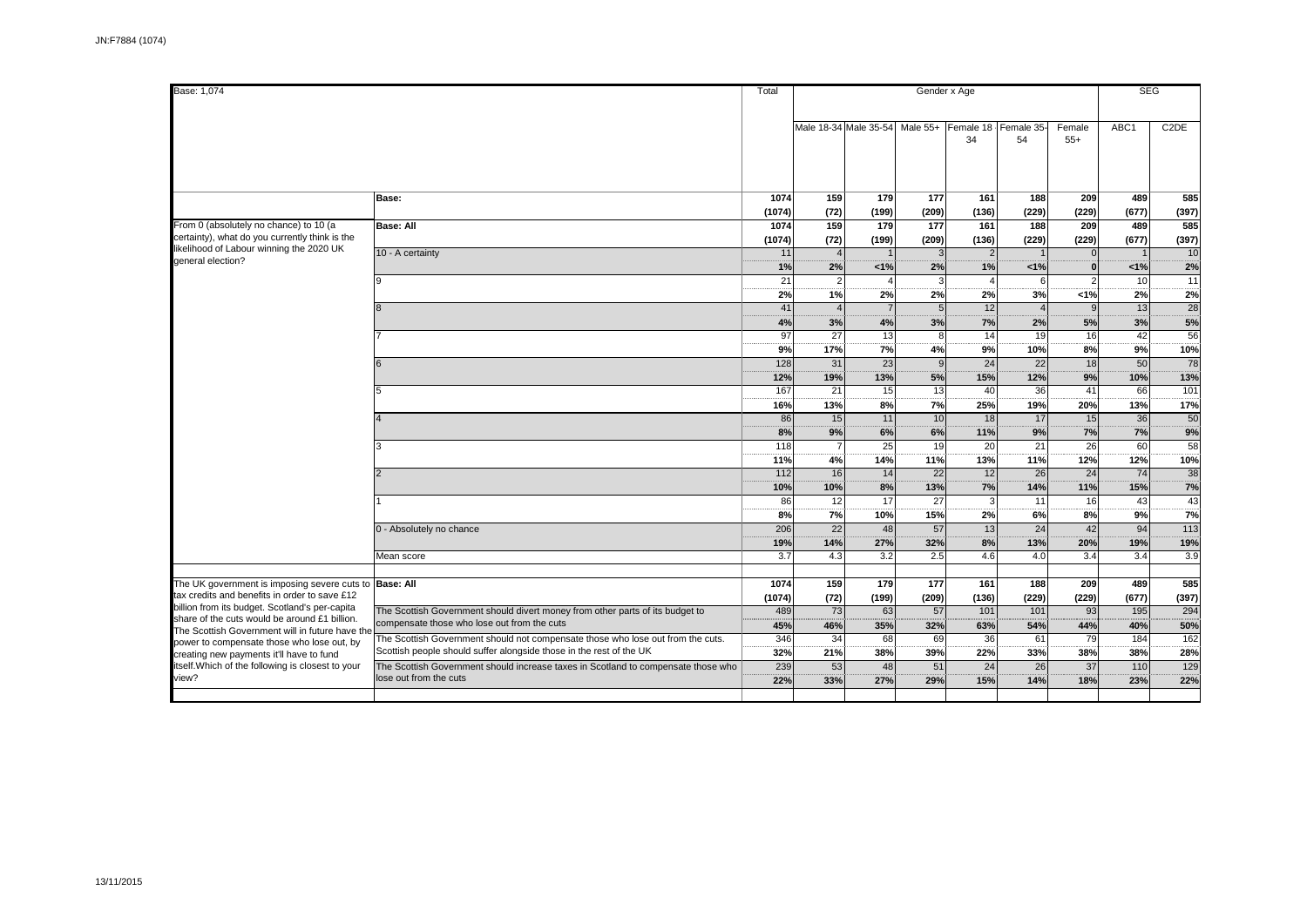| Base: 1,074                                                                                                                                                                                |                                                                                   |                 |                 |                      | D2. Is the home you live in |              | How did you vote in response to |                                  |                      |  |  |
|--------------------------------------------------------------------------------------------------------------------------------------------------------------------------------------------|-----------------------------------------------------------------------------------|-----------------|-----------------|----------------------|-----------------------------|--------------|---------------------------------|----------------------------------|----------------------|--|--|
|                                                                                                                                                                                            |                                                                                   |                 |                 |                      |                             |              |                                 | the question: Should Scotland be |                      |  |  |
|                                                                                                                                                                                            |                                                                                   |                 |                 |                      |                             |              |                                 | an independent country?          |                      |  |  |
|                                                                                                                                                                                            |                                                                                   |                 | Owned /         | Rented               | Rented from                 | Other        | Yes                             | <b>No</b>                        | Did not              |  |  |
|                                                                                                                                                                                            |                                                                                   |                 | being           | from a               | local authority             |              |                                 |                                  | vote                 |  |  |
|                                                                                                                                                                                            |                                                                                   |                 | bought on       | private<br>landlord  | or housing<br>association   |              |                                 |                                  |                      |  |  |
|                                                                                                                                                                                            |                                                                                   |                 | a<br>mortgage   |                      |                             |              |                                 |                                  |                      |  |  |
|                                                                                                                                                                                            |                                                                                   |                 |                 |                      |                             |              |                                 |                                  |                      |  |  |
|                                                                                                                                                                                            | <b>Base:</b>                                                                      | 1074            | 713             | 68                   | 263                         | 30           | 460                             | 568                              | 46                   |  |  |
|                                                                                                                                                                                            |                                                                                   | (1074)          | (703)           | (165)                | (185)                       | (21)         | (486)                           | (542)                            | (46)                 |  |  |
| From 0 (absolutely no chance) to 10 (a                                                                                                                                                     | <b>Base: All</b>                                                                  | 1074            | 713             | 68                   | 263                         | 30           | 460                             | 568                              | 46                   |  |  |
| certainty), what do you currently think is the<br>likelihood of Labour winning the 2020 UK<br>general election?                                                                            |                                                                                   | (1074)          | (703)           | (165)                | (185)                       | (21)         | (486)                           | (542)                            | (46)                 |  |  |
|                                                                                                                                                                                            | 10 - A certainty                                                                  | 11              | $\overline{2}$  | $\overline{2}$       | 6                           | $\Omega$     | 10                              | 1                                | $\Omega$             |  |  |
|                                                                                                                                                                                            |                                                                                   | 1%<br>21        | 1%<br>16        | 3%                   | 2%<br>3                     |              | 2%<br>$\overline{5}$            | 1%<br>15                         | 1%                   |  |  |
|                                                                                                                                                                                            |                                                                                   |                 |                 | $\overline{2}$<br>3% |                             |              |                                 | 3%                               |                      |  |  |
|                                                                                                                                                                                            |                                                                                   | 2%<br>41        | 2%<br>25        | 5                    | 1%<br>10                    | $\mathbf{0}$ | 1%<br>19                        | 22                               | 3%<br>$\overline{0}$ |  |  |
|                                                                                                                                                                                            |                                                                                   | 4%              | 3%              | 7%                   | 4%                          | 8%           | 4%                              | 4%                               | $\mathbf{0}$         |  |  |
|                                                                                                                                                                                            |                                                                                   | $\overline{97}$ | 68              |                      | $\overline{20}$             |              | $\overline{35}$                 | 60                               | $\overline{2}$       |  |  |
|                                                                                                                                                                                            |                                                                                   | 9%              | 9%              | 10%                  | 7%                          | 11%          | 8%                              | 11%                              | 5%                   |  |  |
|                                                                                                                                                                                            |                                                                                   | 128             | 72              | $\mathbf{q}$         | 45                          | $\mathbf{0}$ | 59                              | 61                               | 8                    |  |  |
|                                                                                                                                                                                            |                                                                                   | 12%             | 10%             | 14%                  | 17%                         | 1%           | 13%                             | 11%                              | 17%                  |  |  |
|                                                                                                                                                                                            |                                                                                   | 167             | 105             | 12                   | 48                          |              | 66                              | 89                               | 12                   |  |  |
|                                                                                                                                                                                            |                                                                                   | 16%             | 15%             | 18%                  | 18%                         | 6%           | 14%                             | 16%                              | 25%                  |  |  |
|                                                                                                                                                                                            |                                                                                   | 86              | $\overline{55}$ | 5                    | $\overline{20}$             | 6            | 31                              | 45                               | $\overline{10}$      |  |  |
|                                                                                                                                                                                            |                                                                                   | 8%              | 8%              | 7%                   | 8%                          | 19%          | 7%                              | 8%                               | 21%                  |  |  |
|                                                                                                                                                                                            |                                                                                   | 118             | 86              | 8                    | 21                          |              | 45                              | 69                               | $\prime$             |  |  |
|                                                                                                                                                                                            |                                                                                   | 11%             | 12%             | 12%                  | 8%                          | 11%          | 10%                             | 12%                              | 10%                  |  |  |
|                                                                                                                                                                                            |                                                                                   | 112             | 83              | $\overline{4}$       | $\overline{22}$             |              | 35                              | 75                               | $\overline{2}$       |  |  |
|                                                                                                                                                                                            |                                                                                   | 10%             | 12%             | 6%                   | 8%                          | 13%          | 8%                              | 13%                              | 5%                   |  |  |
|                                                                                                                                                                                            |                                                                                   | 86              | 61              |                      | 20                          |              | 41                              | 42                               | 3                    |  |  |
|                                                                                                                                                                                            |                                                                                   | 8%              | 9%              | 5%                   | 8%                          | 6%           | 9%                              | 7%                               | 7%                   |  |  |
|                                                                                                                                                                                            | 0 - Absolutely no chance                                                          | 206             | 140             | 11                   | 48                          |              | 114                             | 89                               | $\overline{3}$       |  |  |
|                                                                                                                                                                                            |                                                                                   | 19%             | 20%             | 17%                  | 18%                         | 24%          | 25%                             | 16%                              | 7%                   |  |  |
|                                                                                                                                                                                            | Mean score                                                                        | 3.7             | 3.5             | 4.3                  | 3.9                         | 3.2          | 3.5                             | 3.7                              | 4.2                  |  |  |
|                                                                                                                                                                                            |                                                                                   |                 |                 |                      |                             |              |                                 |                                  |                      |  |  |
| The UK government is imposing severe cuts to Base: All<br>tax credits and benefits in order to save £12                                                                                    |                                                                                   | 1074            | 713             | 68<br>(165)          | 263                         | 30           | 460<br>(486)                    | 568<br>(542)                     | 46                   |  |  |
| billion from its budget. Scotland's per-capita                                                                                                                                             | The Scottish Government should divert money from other parts of its budget to     | (1074)<br>489   | (703)<br>292    | 40                   | (185)<br>$141$              | (21)<br>15   | 236                             | 225                              | (46)<br>28           |  |  |
| share of the cuts would be around £1 billion.<br>The Scottish Government will in future have the<br>power to compensate those who lose out, by<br>creating new payments it'll have to fund | compensate those who lose out from the cuts                                       | 45%             | 41%             | 59%                  | 54%                         | 51%          | 51%                             | 40%                              | 61%                  |  |  |
|                                                                                                                                                                                            | The Scottish Government should not compensate those who lose out from the cuts.   | 346             | 278             | $\overline{15}$      | 43                          | 11           | $\overline{87}$                 | 253                              | $\overline{7}$       |  |  |
|                                                                                                                                                                                            | Scottish people should suffer alongside those in the rest of the UK               | 32%             | 39%             | 23%                  | 16%                         | 35%          | 19%                             | 44%                              | 15%                  |  |  |
| itself. Which of the following is closest to your                                                                                                                                          | The Scottish Government should increase taxes in Scotland to compensate those who | 239             | 143             | 13                   | 80                          |              | 137                             | 91                               | 11                   |  |  |
| view?                                                                                                                                                                                      | lose out from the cuts                                                            | 22%             | 20%             | 19%                  | 30%                         | 14%          | 30%                             | 16%                              | 24%                  |  |  |
|                                                                                                                                                                                            |                                                                                   |                 |                 |                      |                             |              |                                 |                                  |                      |  |  |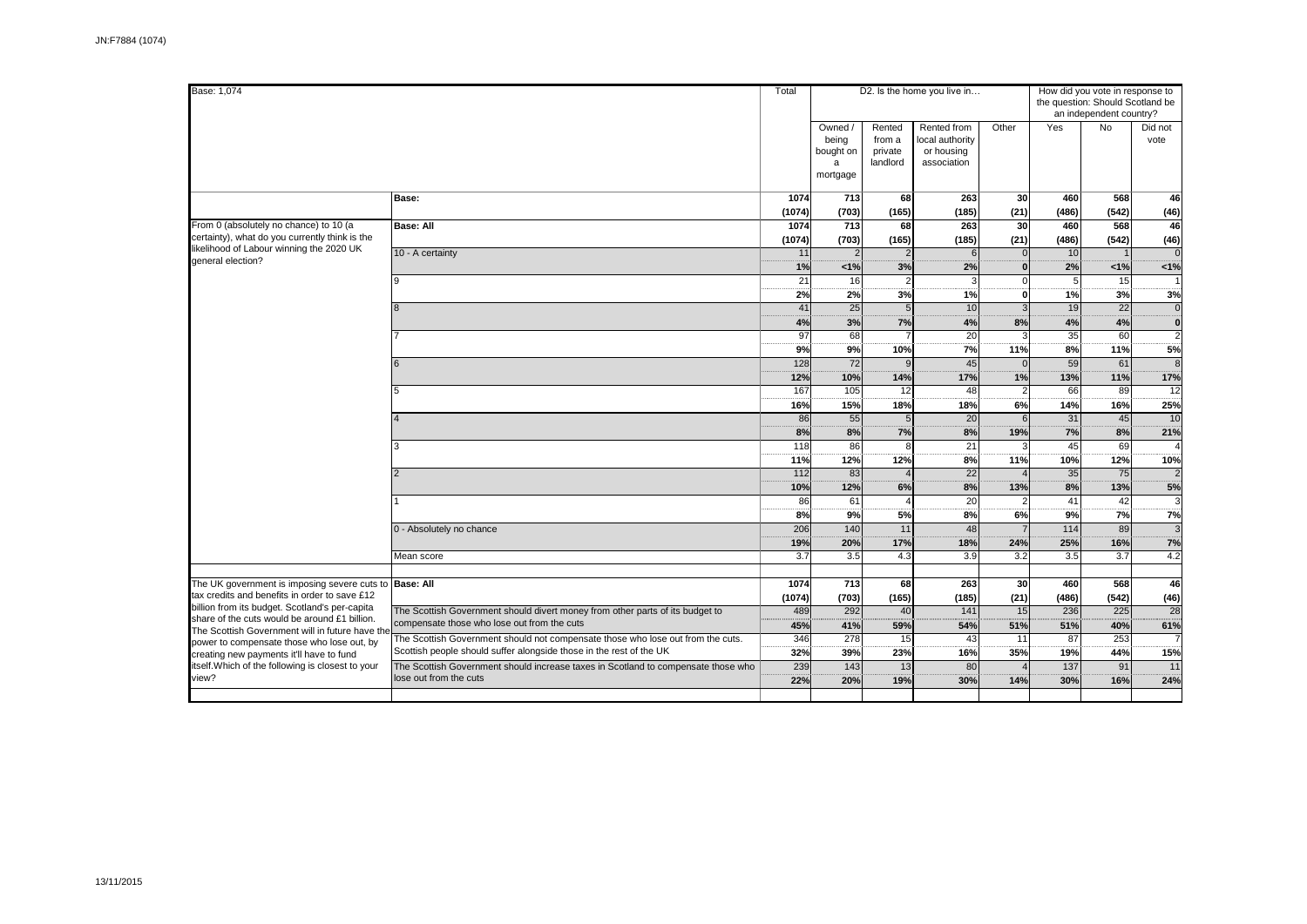| Base: 1,074                                                                                                                                                                                                                                  |                                                                                                                                                        | Total             |                        | D3. Where were you born?      |                        | General election 2015 vote |                             |                            |                        |                 |  |  |
|----------------------------------------------------------------------------------------------------------------------------------------------------------------------------------------------------------------------------------------------|--------------------------------------------------------------------------------------------------------------------------------------------------------|-------------------|------------------------|-------------------------------|------------------------|----------------------------|-----------------------------|----------------------------|------------------------|-----------------|--|--|
|                                                                                                                                                                                                                                              |                                                                                                                                                        |                   | Scotland               | England                       | All others<br>combined | Conservati<br>ve           | Labour                      | Liberal<br>Democrat        | <b>SNP</b>             | <b>UKIP</b>     |  |  |
|                                                                                                                                                                                                                                              | Base:                                                                                                                                                  | 1074<br>(1074)    | 891<br>(825)           | 97<br>(162)                   | 86<br>(87)             | 91<br>(101)                | 120<br>(103)                | 31<br>(32)                 | 267<br>(260)           | 9<br>(12)       |  |  |
| From 0 (absolutely no chance) to 10 (a<br>certainty), what do you currently think is the<br>likelihood of Labour winning the 2020 UK<br>general election?                                                                                    | <b>Base: All</b>                                                                                                                                       | 1074<br>(1074)    | 891<br>(825)           | 97<br>(162)                   | 86<br>(87)             | 91<br>(101)                | 120<br>(103)                | 31<br>(32)                 | 267<br>(260)           | (12)            |  |  |
|                                                                                                                                                                                                                                              | 10 - A certainty                                                                                                                                       | 11<br>1%          | 10<br>$\mathbf{0}$     | $\overline{1}$<br>1%          | $\Omega$               | $\Omega$<br>$\Omega$       | $5\overline{5}$<br>4%       | 0 <br>$\Omega$             | $\overline{3}$<br>1%   | $\Omega$<br>Ö   |  |  |
|                                                                                                                                                                                                                                              |                                                                                                                                                        | 21<br>2%          | 18<br>2%               | 2<br>2%                       | $\mathbf{0}$           | 0'<br>οl                   | $\boldsymbol{\Delta}$<br>3% | $\Omega$<br>1%             | 2<br>< 1%              | $\Omega$<br>0%  |  |  |
|                                                                                                                                                                                                                                              |                                                                                                                                                        | 41<br>4%          | 37<br>$\mathbf{0}$     | $\overline{4}$<br>$\mathbf 0$ | 1%                     | 1%                         | $\overline{7}$<br>6%        | $\Omega$<br>$\Omega$       | 11<br>4%               | $\Omega$<br>0%  |  |  |
|                                                                                                                                                                                                                                              |                                                                                                                                                        | 97<br>9%          | 76<br>9%               | 9<br>10%                      | 11<br>13%              | $\overline{2}$<br>2%       | 18<br>15%                   | 14%                        | 27<br>10%              | $\Omega$<br>0%  |  |  |
|                                                                                                                                                                                                                                              |                                                                                                                                                        | 128<br>12%<br>167 | 109<br>12%<br>134      | 6<br>6%<br>16                 | 13<br>15%              | $\vert$<br>5%<br>10        | 15<br>13%                   | 3 <sup>1</sup><br>10%<br>3 | 25<br>9%<br>31         | 17%             |  |  |
|                                                                                                                                                                                                                                              |                                                                                                                                                        | 16%<br>86         | 15%<br>$\overline{70}$ | 17%<br>9                      | 16<br>19%              | 11%<br>6                   | 16<br>13%<br>14             | 11%                        | 12%<br>$\overline{15}$ | 29%<br>$\Omega$ |  |  |
|                                                                                                                                                                                                                                              |                                                                                                                                                        | 8%<br>118         | 8%<br>108              | 9%<br>6                       | 8%<br>5                | 6%<br>11                   | 12%<br>19                   | 12%                        | 6%<br>29               | 0%              |  |  |
|                                                                                                                                                                                                                                              |                                                                                                                                                        | 11%<br>112        | 12%<br>89              | 6%<br>12                      | 6%<br>11               | 12%<br>14                  | 16%<br>9                    | 13%<br>8 <sup>1</sup>      | 11%<br>26              | 14%             |  |  |
|                                                                                                                                                                                                                                              |                                                                                                                                                        | 10%<br>86         | 10%<br>66              | 13%<br>9                      | 12%<br>11              | 15%<br>10                  | 7%<br>$5\overline{5}$       | 25%<br>$\overline{3}$      | 10%<br>24              | 11%             |  |  |
|                                                                                                                                                                                                                                              | 0 - Absolutely no chance                                                                                                                               | 8%<br>206         | 7%<br>174              | 9%<br>23                      | 13%<br>10              | 11%<br>34                  | 4%<br>$\overline{8}$        | 9%<br>$\overline{2}$       | 9%<br>75               | 18%             |  |  |
|                                                                                                                                                                                                                                              | Mean score                                                                                                                                             | 19%<br>3.7        | 20%<br>3.7             | 24%<br>3.4                    | 11%<br>3.9             | 37%<br>2.1                 | 7%<br>4.8                   | 6%<br>3.6                  | 28%<br>3.2             | 12%<br>3.3      |  |  |
| The UK government is imposing severe cuts to Base: All<br>tax credits and benefits in order to save £12                                                                                                                                      |                                                                                                                                                        | 1074<br>(1074)    | 891<br>(825)           | 97<br>(162)                   | 86<br>(87)             | 91<br>(101)                | 120<br>(103)                | 31<br>(32)                 | 267<br>(260)           | q<br>(12)       |  |  |
| billion from its budget. Scotland's per-capita<br>share of the cuts would be around £1 billion.<br>The Scottish Government will in future have the<br>power to compensate those who lose out, by<br>creating new payments it'll have to fund | The Scottish Government should divert money from other parts of its budget to<br>compensate those who lose out from the cuts                           | 489<br>45%        | 407<br>46%             | 35<br>36%                     | 47<br>54%              | 19<br>21%                  | 49<br>41%                   | 12<br>38%                  | $121$<br>45%           | 31%             |  |  |
|                                                                                                                                                                                                                                              | The Scottish Government should not compensate those who lose out from the cuts.<br>Scottish people should suffer alongside those in the rest of the UK | 346<br>32%        | 281<br>32%             | 41<br>42%                     | 25<br>29%              | 67<br>74%                  | 39<br>33%                   | 19<br>60%                  | 53<br>20%              | 69%             |  |  |
| itself. Which of the following is closest to your<br>view?                                                                                                                                                                                   | The Scottish Government should increase taxes in Scotland to compensate those who<br>lose out from the cuts                                            | 239<br>22%        | 203<br>23%             | 21<br>22%                     | 15<br>17%              | 5<br>5%                    | 31<br>26%                   | $\Omega$<br>2%             | 92<br>35%              | 0%              |  |  |
|                                                                                                                                                                                                                                              |                                                                                                                                                        |                   |                        |                               |                        |                            |                             |                            |                        |                 |  |  |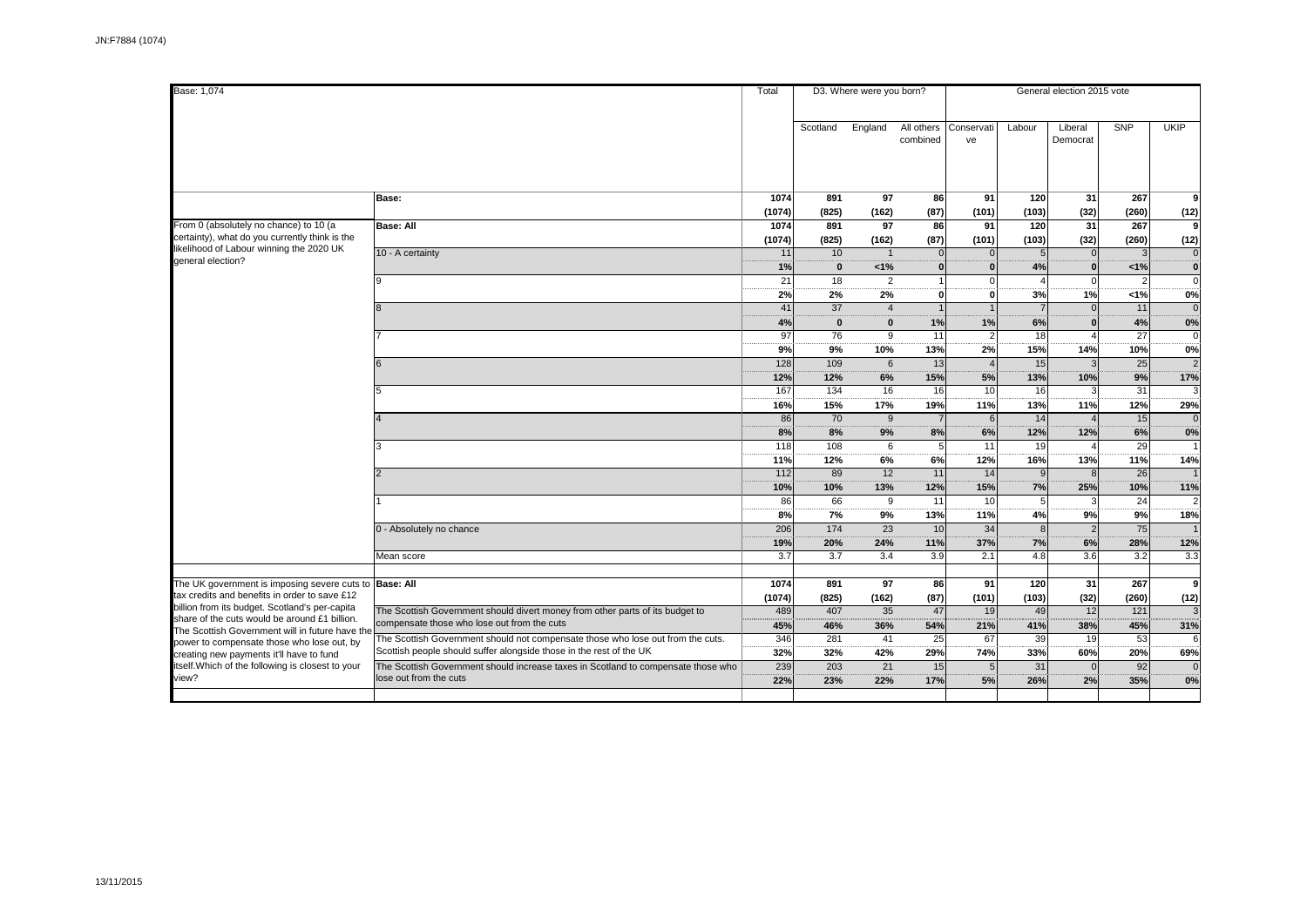| Base: 1,074                                                                                                                                                                                   |                                                                                                                                                                    | Total          |                        |                                |                      | Gender x Age    |                        |                        |                        | <b>SEG</b>           |  |
|-----------------------------------------------------------------------------------------------------------------------------------------------------------------------------------------------|--------------------------------------------------------------------------------------------------------------------------------------------------------------------|----------------|------------------------|--------------------------------|----------------------|-----------------|------------------------|------------------------|------------------------|----------------------|--|
|                                                                                                                                                                                               |                                                                                                                                                                    |                |                        | Male 18-34 Male 35-54 Male 55+ |                      | Female 18<br>34 | Female 35<br>54        | Female<br>$55+$        | ABC <sub>1</sub>       | C <sub>2</sub> DE    |  |
|                                                                                                                                                                                               | Base:                                                                                                                                                              | 1074           | 159                    | 179                            | 177                  | 161             | 188                    | 209                    | 489                    | 585                  |  |
|                                                                                                                                                                                               |                                                                                                                                                                    | (1074)         | (72)                   | (199)                          | (209)                | (136)           | (229)                  | (229)                  | (677)                  | (397)                |  |
| Which departments you think should have their Base: In favour of money being diverted<br>budgets reduced?                                                                                     |                                                                                                                                                                    | 489<br>(470)   | 73<br>(32)             | 63<br>(69)                     | 57<br>(65)           | 101<br>(86)     | 101<br>(117)           | 93<br>(101)            | 195<br>(272)           | 294<br>(198)         |  |
|                                                                                                                                                                                               | Culture and external affairs (£0.3bn per year)                                                                                                                     | 276<br>57%     | 32<br>44%              | 32<br>51%                      | 35<br>62%            | 46<br>46%       | 61<br>61%              | 69<br>75%              | 99<br>51%              | 178<br>60%           |  |
|                                                                                                                                                                                               | Local government (£11bn per year)                                                                                                                                  | 228<br>47%     | 40<br>55%              | 31<br>50%                      | 26<br>46%            | 45<br>44%       | 43<br>43%              | 42<br>46%              | 90<br>46%              | 138<br>47%           |  |
|                                                                                                                                                                                               | Infrastructure - building roads, bridges etc (£3bn per year)                                                                                                       | 89<br>18%      | 13<br>18%              | 15<br>23%                      | 14<br>24%            | 21<br>21%       | 16<br>16%              | 10<br>11%              | 28<br>14%              | 62<br>21%            |  |
|                                                                                                                                                                                               | Rural affairs and the environment (£0.6bn per year)                                                                                                                | 84<br>17%      | $\overline{7}$<br>10%  | 11<br>17%                      | 14<br>24%            | 14<br>14%       | $\overline{23}$<br>23% | 15<br>16%              | $\overline{37}$<br>19% | 47<br>16%            |  |
|                                                                                                                                                                                               | Policing/Justice (£2.6bn per year)                                                                                                                                 | 54<br>11%      | 15<br>21%              | 11<br>18%                      | $\overline{4}$<br>7% | 16<br>16%       | 5<br>5%                | 3%                     | 20<br>10%              | 34<br>12%            |  |
|                                                                                                                                                                                               | Health (current budget £12bn per year)                                                                                                                             | 21<br>4%       | $\overline{4}$<br>5%   | 5<br>9%                        | 3<br>6%              | 4%              | 3<br>3%                | 1%                     | 11<br>5%               | 10<br>3%             |  |
|                                                                                                                                                                                               | Education (£3bn per year)                                                                                                                                          | 16<br>3%       | $\Omega$<br>1%         | 5 <sup>1</sup><br>8%           | $\overline{1}$<br>2% | 4%              | 3<br>3%                | $\overline{2}$<br>2%   | $\mathbf{8}$<br>4%     | $\overline{8}$<br>3% |  |
|                                                                                                                                                                                               |                                                                                                                                                                    |                |                        |                                |                      |                 |                        |                        |                        |                      |  |
| The SNP is the only major party in Scotland<br>which has no representatives in the UK House                                                                                                   | <b>Base: All</b>                                                                                                                                                   | 1074<br>(1074) | 159<br>(72)            | 179<br>(199)                   | 177<br>(209)         | 161<br>(136)    | 188<br>(229)           | 209<br>(229)           | 489<br>(677)           | 585<br>(397)         |  |
| Of Lords, because it believes the Lords should<br>be abolished and it chooses to boycott it for<br>that reason. Which of the following is closest to                                          | The House Of Lords should be abolished and the SNP should continue to boycott it                                                                                   | 363<br>34%     | 51<br>32%              | 77<br>43%                      | 72<br>40%            | 51<br>32%       | 39<br>21%              | 72<br>35%              | 159<br>33%             | 204<br>35%           |  |
| vour view?                                                                                                                                                                                    | The House Of Lords should be abolished, but while it exists the SNP should send<br>representatives to it                                                           | 311<br>29%     | 37<br>23%              | 48<br>27%                      | 52<br>29%            | 46<br>29%       | 63<br>33%              | 66<br>32%              | 128<br>26%             | 183<br>31%           |  |
|                                                                                                                                                                                               | The House Of Lords should stay, and the SNP should send representatives to it                                                                                      | 299<br>28%     | 45<br>29%              | 41<br>23%                      | 44<br>25%            | 46<br>29%       | 67<br>36%              | 56<br>27%              | 163<br>33%             | 136<br>23%           |  |
|                                                                                                                                                                                               | The House Of Lords should stay, but the SNP should continue to boycott it                                                                                          | 101<br>9%      | 26<br>16%              | 13<br>7%                       | 10<br>6%             | 17<br>11%       | 19<br>10%              | 15<br>7%               | 39<br>8%               | 62<br>11%            |  |
| The Labour Party has been pledging to abolish<br>the House of Lords for over 100 years, but has<br>not yet done so when in power and currently<br>has over 200 peers in the chamber. Which of | <b>Base: All</b>                                                                                                                                                   | 1074<br>(1074) | 159<br>(72)            | 179<br>(199)                   | 177<br>(209)         | 161<br>(136)    | 188<br>(229)           | 209<br>(229)           | 489<br>(677)           | 585<br>(397)         |  |
|                                                                                                                                                                                               | Labour should withdraw all their peers from the Lords in an attempt to force its<br>abolition, because it would then be too one-sided to be politically defensible | 494<br>46%     | 66<br>41%              | 96<br>54%                      | 80<br>45%            | 73<br>46%       | 77<br>41%              | 101<br>48%             | 218<br>45%             | 275<br>47%           |  |
| the following is closest to your view?                                                                                                                                                        | abour should keep their peers in the Lords and continue working towards its abolition                                                                              | 300<br>28%     | 42<br>27%              | 41<br>23%                      | 54<br>30%            | 44<br>27%       | 62<br>33%              | 57<br>27%              | 132<br>27%             | 169<br>29%           |  |
|                                                                                                                                                                                               | Labour should keep their peers in the Lords and abandon attempts to abolish it                                                                                     | 280<br>26%     | $\overline{51}$<br>32% | 42<br>24%                      | 43<br>24%            | 44<br>27%       | 49<br>26%              | $\overline{51}$<br>24% | 139<br>28%             | 141<br>24%           |  |
|                                                                                                                                                                                               |                                                                                                                                                                    |                |                        |                                |                      |                 |                        |                        |                        |                      |  |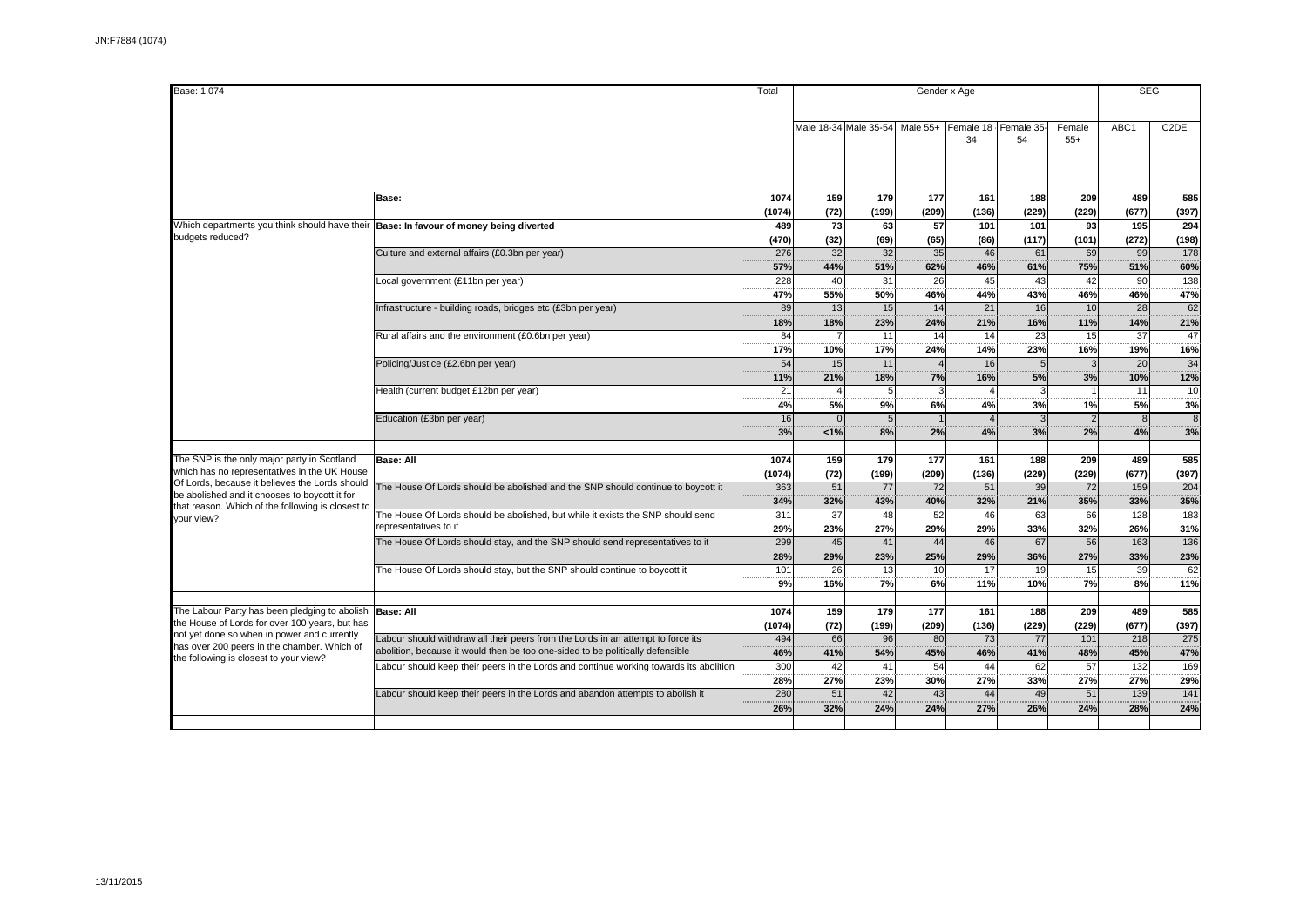| Base: 1.074                                                                                                                                     |                                                                                                                                                                          | Total                |                                                |                                         | D2. Is the home you live in                                 |                            | How did you vote in response to<br>the question: Should Scotland be<br>an independent country? |                      |                        |  |  |
|-------------------------------------------------------------------------------------------------------------------------------------------------|--------------------------------------------------------------------------------------------------------------------------------------------------------------------------|----------------------|------------------------------------------------|-----------------------------------------|-------------------------------------------------------------|----------------------------|------------------------------------------------------------------------------------------------|----------------------|------------------------|--|--|
|                                                                                                                                                 |                                                                                                                                                                          |                      | Owned /<br>being<br>bought on<br>a<br>mortgage | Rented<br>from a<br>private<br>landlord | Rented from<br>local authority<br>or housing<br>association | Other                      | Yes                                                                                            | <b>No</b>            | Did not<br>vote        |  |  |
|                                                                                                                                                 | Base:                                                                                                                                                                    | 1074<br>(1074)       | 713<br>(703)                                   | 68<br>(165)                             | 263<br>(185)                                                | 30<br>(21)                 | 460<br>(486)                                                                                   | 568<br>(542)         | 46<br>(46)             |  |  |
| Which departments you think should have their Base: In favour of money being diverted<br>budgets reduced?                                       |                                                                                                                                                                          | 489<br>(470)         | 292<br>(275)                                   | 40<br>(90)                              | 141<br>(96)                                                 | 15<br>(9)                  | 236<br>(244)                                                                                   | 225<br>(200)         | 28<br>(26)             |  |  |
|                                                                                                                                                 | Culture and external affairs (£0.3bn per year)                                                                                                                           | 276<br>57%           | 165<br>56%                                     | 16<br>41%                               | 87<br>62%                                                   | $\mathbf{8}$<br>53%        | 133<br>56%                                                                                     | 135<br>60%           | $\mathbf{g}$<br>31%    |  |  |
|                                                                                                                                                 | Local government (£11bn per year)                                                                                                                                        | 228<br>47%           | 132<br>45%                                     | 26<br>64%                               | 63<br>45%                                                   | 8<br>49%                   | 121<br>51%                                                                                     | 87<br>39%            | 20<br>72%              |  |  |
|                                                                                                                                                 | Infrastructure - building roads, bridges etc (£3bn per year)                                                                                                             | 89<br>18%            | 44<br>15%                                      | 10<br>24%                               | 32<br>22%                                                   | 23%                        | 56<br>24%                                                                                      | 30<br>14%            | 3<br>10%               |  |  |
|                                                                                                                                                 | Rural affairs and the environment (£0.6bn per year)                                                                                                                      | 84<br>17%            | 60<br>20%                                      | 3<br>7%                                 | 21<br>15%                                                   | $\Omega$<br>$\mathbf{0}$   | 43<br>18%                                                                                      | 35<br>16%            | $\overline{5}$<br>19%  |  |  |
|                                                                                                                                                 | Policing/Justice (£2.6bn per year)                                                                                                                                       | 54<br>11%            | 28<br>10%                                      | 6<br>15%                                | 20<br>14%                                                   | $\sqrt{ }$<br>$\mathbf{0}$ | 20<br>8%                                                                                       | 24<br>11%            | $\circ$<br>34%         |  |  |
|                                                                                                                                                 | Health (current budget £12bn per year)                                                                                                                                   | 21<br>4%             | 16<br>6%                                       | 8%                                      | $\overline{2}$<br>1%                                        | $\mathcal{C}$<br>$\Omega$  | 10<br>4%                                                                                       | 11<br>5%             | $\mathbf 0$<br>ö       |  |  |
|                                                                                                                                                 | Education (£3bn per year)                                                                                                                                                | 16<br>3%             | 11<br>4%                                       | $\overline{2}$<br>6%                    | $\mathfrak{p}$<br>2%                                        | 5%                         | $\overline{7}$<br>3%                                                                           | $\overline{7}$<br>3% | $\overline{3}$<br>10%  |  |  |
| The SNP is the only major party in Scotland                                                                                                     | <b>Base: All</b>                                                                                                                                                         | 1074                 | 713                                            | 68                                      | 263                                                         | 30                         | 460                                                                                            | 568                  | 46                     |  |  |
| which has no representatives in the UK House<br>Of Lords, because it believes the Lords should<br>be abolished and it chooses to boycott it for | The House Of Lords should be abolished and the SNP should continue to boycott it                                                                                         | (1074)<br>363<br>34% | (703)<br>234<br>33%                            | (165)<br>27<br>39%                      | (185)<br>96<br>36%                                          | (21)<br>24%                | (486)<br>233<br>51%                                                                            | (542)<br>114<br>20%  | (46)<br>16<br>34%      |  |  |
| that reason. Which of the following is closest to<br>vour view?                                                                                 | The House Of Lords should be abolished, but while it exists the SNP should send<br>representatives to it                                                                 | 311<br>29%           | 198<br>28%                                     | 22<br>32%                               | 86<br>33%                                                   | F<br>18%                   | 147<br>32%                                                                                     | 153<br>27%           | $\overline{12}$<br>26% |  |  |
|                                                                                                                                                 | The House Of Lords should stay, and the SNP should send representatives to it                                                                                            | 299<br>28%           | 212<br>30%                                     | 15<br>22%                               | 59<br>22%                                                   | 13<br>44%                  | 59<br>13%                                                                                      | 226<br>40%           | 15<br>32%              |  |  |
|                                                                                                                                                 | The House Of Lords should stay, but the SNP should continue to boycott it                                                                                                | 101<br>9%            | 69<br>10%                                      | 5<br>7%                                 | 23<br>9%                                                    | 14%                        | 21<br>5%                                                                                       | 76<br>13%            | 8%                     |  |  |
| The Labour Party has been pledging to abolish                                                                                                   | <b>Base: All</b>                                                                                                                                                         | 1074                 | 713                                            | 68                                      | 263                                                         | 30                         | 460                                                                                            | 568                  | 46                     |  |  |
| the House of Lords for over 100 years, but has<br>not yet done so when in power and currently<br>has over 200 peers in the chamber. Which of    | Labour should withdraw all their peers from the Lords in an attempt to force its                                                                                         | (1074)<br>494        | (703)<br>324                                   | (165)<br>29                             | (185)<br>137                                                | (21)                       | (486)<br>301                                                                                   | (542)<br>171         | (46)<br>21             |  |  |
| the following is closest to your view?                                                                                                          | abolition, because it would then be too one-sided to be politically defensible<br>Labour should keep their peers in the Lords and continue working towards its abolition | 46%<br>300           | 45%<br>199                                     | 43%<br>25                               | 52%<br>63                                                   | 10%<br>13                  | 65%<br>107                                                                                     | 30%<br>184           | 46%<br>$\mathbf{g}$    |  |  |
|                                                                                                                                                 | Labour should keep their peers in the Lords and abandon attempts to abolish it                                                                                           | 28%<br>280           | 28%<br>190                                     | 37%<br>13                               | 24%<br>63                                                   | 43%<br>14                  | 23%<br>$\overline{52}$                                                                         | 32%<br>213           | 20%<br>$\overline{16}$ |  |  |
|                                                                                                                                                 |                                                                                                                                                                          | 26%                  | 27%                                            | 20%                                     | 24%                                                         | 47%                        | 11%                                                                                            | 37%                  | 34%                    |  |  |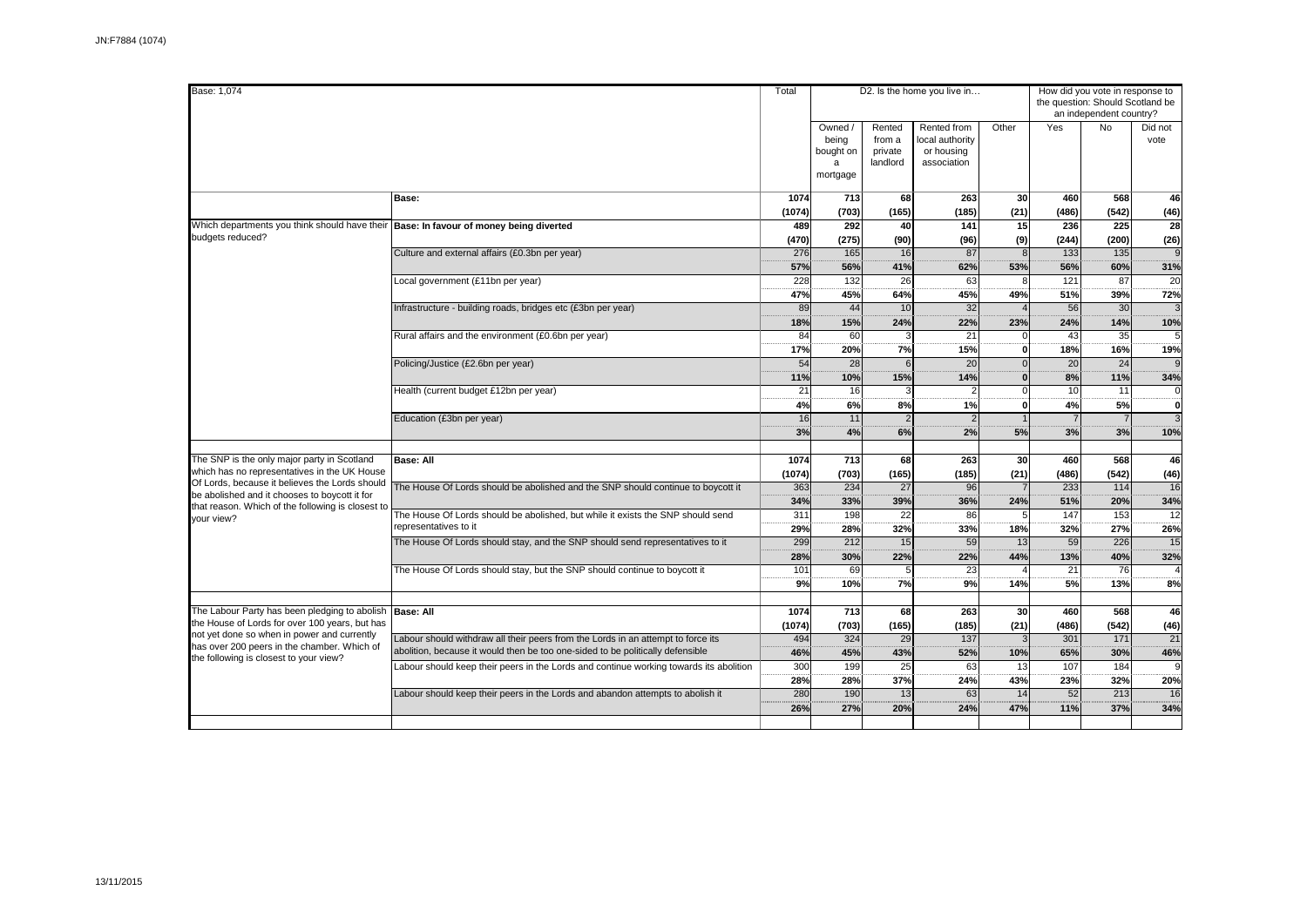| Base: 1,074                                                                                                                                                                            |                                                                                                          | Total          |              | D3. Where were you born? |                        | General election 2015 vote |                     |                     |                       |                       |  |  |
|----------------------------------------------------------------------------------------------------------------------------------------------------------------------------------------|----------------------------------------------------------------------------------------------------------|----------------|--------------|--------------------------|------------------------|----------------------------|---------------------|---------------------|-----------------------|-----------------------|--|--|
|                                                                                                                                                                                        |                                                                                                          |                | Scotland     | England                  | All others<br>combined | Conservati<br>ve           | Labour              | Liberal<br>Democrat | <b>SNP</b>            | <b>UKIP</b>           |  |  |
|                                                                                                                                                                                        |                                                                                                          |                |              |                          |                        |                            |                     |                     |                       |                       |  |  |
|                                                                                                                                                                                        | Base:                                                                                                    | 1074<br>(1074) | 891<br>(825) | 97<br>(162)              | 86<br>(87)             | 91<br>(101)                | 120<br>(103)        | 31<br>(32)          | 267<br>(260)          | 9<br>(12)             |  |  |
| Which departments you think should have their Base: In favour of money being diverted                                                                                                  |                                                                                                          | 489            | 407          | 35                       | 47                     | 19                         | 49                  | 12                  | 121                   | $\overline{3}$        |  |  |
| budgets reduced?                                                                                                                                                                       |                                                                                                          | (470)<br>276   | (374)<br>240 | (53)<br>20               | (43)<br>16             | (25)<br>8 <sup>1</sup>     | (41)<br>29          | (8)<br>10           | (115)<br>57           | (5)<br>$\overline{2}$ |  |  |
|                                                                                                                                                                                        | Culture and external affairs (£0.3bn per year)                                                           | 57%            | 59%          | 58%                      | 34%                    | 44%                        | 60%                 | 88%                 | 47%                   | 72%                   |  |  |
|                                                                                                                                                                                        | Local government (£11bn per year)                                                                        | 228            | 176          | 16                       | 36                     | 12                         | 19                  |                     | $\overline{56}$       |                       |  |  |
|                                                                                                                                                                                        |                                                                                                          | 47%            | 43%          | 45%                      | 78%                    | 63%                        | 39%                 | 33%                 | 46%                   | 36%                   |  |  |
|                                                                                                                                                                                        | Infrastructure - building roads, bridges etc (£3bn per year)                                             | 89             | 79           | 9                        |                        |                            | 13                  |                     | 27                    |                       |  |  |
|                                                                                                                                                                                        |                                                                                                          | 18%            | 19%          | 26%                      | 3%                     | 4%<br>$\mathfrak{p}$       | 26%<br>$\mathbf{Q}$ | 10%<br>$\Omega$     | 22%                   | 19%                   |  |  |
|                                                                                                                                                                                        | Rural affairs and the environment (£0.6bn per year)                                                      | 84<br>17%      | 75<br>18%    | 5<br>14%                 | $\mathbf{0}$           | 9%                         | 18%                 | $\mathbf{0}$        | 22<br>18%             | 53%                   |  |  |
|                                                                                                                                                                                        | Policing/Justice (£2.6bn per year)                                                                       | 54             | 41           | $\mathbf{1}$             | 11                     | $\mathcal{L}$              |                     | $\Omega$            | $\circ$               |                       |  |  |
|                                                                                                                                                                                        |                                                                                                          | 11%            | 10%          | 4%                       | $\mathbf{0}$           | 9%                         | 8%                  | $\Omega$            | 7%                    | 0%                    |  |  |
|                                                                                                                                                                                        | Health (current budget £12bn per year)                                                                   | 21             | 16           | $\overline{2}$           | $\overline{2}$         |                            |                     | $\Omega$            | $\mathsf{R}$          | $\Omega$              |  |  |
|                                                                                                                                                                                        |                                                                                                          | 4%             | $\mathbf{0}$ | 0                        | $\mathbf{0}$           | 7%                         | 4%                  | $\mathbf{0}$        | 7%                    | 0%                    |  |  |
|                                                                                                                                                                                        | Education (£3bn per year)                                                                                | 16             | 11           | $\overline{4}$           |                        |                            |                     | $\Omega$            | $\boldsymbol{\Delta}$ | $\Omega$              |  |  |
|                                                                                                                                                                                        |                                                                                                          | 3%             | 3%           | 13%                      | 2%                     | 7%                         | 3%                  | $\Omega$            | 4%                    | 11%                   |  |  |
| The SNP is the only major party in Scotland                                                                                                                                            | <b>Base: All</b>                                                                                         | 1074           | 891          | 97                       | 86                     | 91                         | 120                 | 31                  | 267                   | 9                     |  |  |
| which has no representatives in the UK House                                                                                                                                           |                                                                                                          | (1074)         | (825)        | (162)                    | (87)                   | (101)                      | (103)               | (32)                | (260)                 | (12)                  |  |  |
| Of Lords, because it believes the Lords should<br>be abolished and it chooses to boycott it for                                                                                        | The House Of Lords should be abolished and the SNP should continue to boycott it                         | 363            | 324          | 18                       | 22                     | 10                         | 30                  | 6                   | 125                   |                       |  |  |
| that reason. Which of the following is closest to                                                                                                                                      |                                                                                                          | 34%            | 36%          | 18%                      | 25%                    | 11%                        | 25%                 | 19%                 | 47%                   | 19%                   |  |  |
| your view?                                                                                                                                                                             | The House Of Lords should be abolished, but while it exists the SNP should send<br>representatives to it | 311            | 260          | 30                       | 21                     | 21                         | 32                  | 14                  | 88                    |                       |  |  |
|                                                                                                                                                                                        | The House Of Lords should stay, and the SNP should send representatives to it                            | 29%<br>299     | 29%<br>231   | 31%<br>37                | 24%<br>32              | 24%<br>47                  | 27%<br>42           | 46%<br>$\mathbf{Q}$ | 33%<br>40             | 38%                   |  |  |
|                                                                                                                                                                                        |                                                                                                          | 28%            | 26%          | 38%                      | 37%                    | 52%                        | 35%                 | 29%                 | 15%                   | 20%                   |  |  |
|                                                                                                                                                                                        | The House Of Lords should stay, but the SNP should continue to boycott it                                | 101            | 76           | 13                       | 12                     | 12                         | 15                  | $\overline{2}$      | 15                    |                       |  |  |
|                                                                                                                                                                                        |                                                                                                          | 9%             | 9%           | 13%                      | 14%                    | 13%                        | 13%                 | 6%                  | 5%                    | 24%                   |  |  |
| The Labour Party has been pledging to abolish                                                                                                                                          | <b>Base: All</b>                                                                                         | 1074           | 891          | 97                       | 86                     | 91                         | 120                 | 31                  | 267                   | 9                     |  |  |
| the House of Lords for over 100 years, but has<br>not yet done so when in power and currently<br>has over 200 peers in the chamber. Which of<br>the following is closest to your view? |                                                                                                          | (1074)         | (825)        | (162)                    | (87)                   | (101)                      | (103)               | (32)                | (260)                 | (12)                  |  |  |
|                                                                                                                                                                                        | Labour should withdraw all their peers from the Lords in an attempt to force its                         | 494            | 436          | 25                       | 33                     | 24                         | 23                  |                     | 173                   |                       |  |  |
|                                                                                                                                                                                        | abolition, because it would then be too one-sided to be politically defensible                           | 46%            | 49%          | 25%                      | 38%                    | 26%                        | 19%                 | 22%                 | 65%                   | 42%                   |  |  |
|                                                                                                                                                                                        | Labour should keep their peers in the Lords and continue working towards its abolition                   | 300<br>28%     | 243<br>27%   | 35<br>36%                | 23<br>27%              | 27<br>29%                  | 52<br>43%           | 17<br>55%           | 53<br>20%             | 26%                   |  |  |
|                                                                                                                                                                                        | Labour should keep their peers in the Lords and abandon attempts to abolish it                           | 280            | 212          | 37                       | 30                     | 41                         | 45                  |                     | $\overline{41}$       |                       |  |  |
|                                                                                                                                                                                        |                                                                                                          | 26%            | 24%          | 39%                      | 35%                    | 45%                        | 38%                 | 23%                 | 16%                   | 32%                   |  |  |
|                                                                                                                                                                                        |                                                                                                          |                |              |                          |                        |                            |                     |                     |                       |                       |  |  |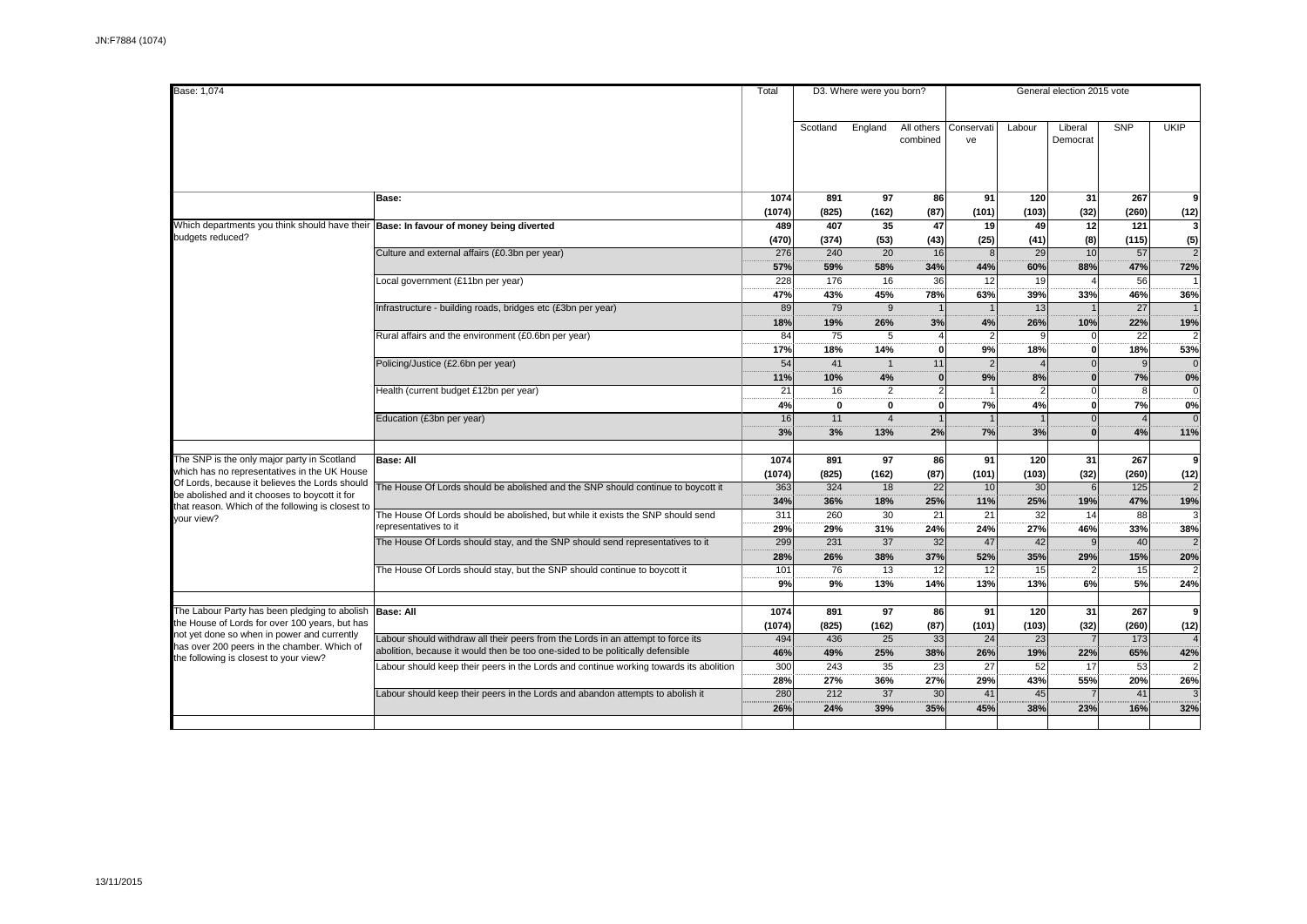| Base: 1.074                                                                                                                                                                                                                                                 |                                               | Total  | Gender x Age          |       |          |       |                            |                 | <b>SEG</b> |                   |  |
|-------------------------------------------------------------------------------------------------------------------------------------------------------------------------------------------------------------------------------------------------------------|-----------------------------------------------|--------|-----------------------|-------|----------|-------|----------------------------|-----------------|------------|-------------------|--|
|                                                                                                                                                                                                                                                             |                                               |        | Male 18-34 Male 35-54 |       | Male 55+ | 34    | Female 18 Female 35-<br>54 | Female<br>$55+$ | ABC1       | C <sub>2</sub> DE |  |
|                                                                                                                                                                                                                                                             | Base:                                         | 1074   | 159                   | 179   | 177      | 161   | 188                        | 209             | 489        | 585               |  |
|                                                                                                                                                                                                                                                             |                                               | (1074) | (72)                  | (199) | (209)    | (136) | (229)                      | (229)           | (677)      | (397)             |  |
| The Scottish businesswoman Michelle Mone -                                                                                                                                                                                                                  | <b>Base: All</b>                              | 1074   | 159                   | 179   | 177      | 161   | 188                        | 209             | 489        | 585               |  |
| now Lady Mone of Mayfair - was recently made<br>a member of the House Of Lords, and can now Yes                                                                                                                                                             |                                               | (1074) | (72)                  | (199) | (209)    | (136) | (229)                      | (229)           | (677)      | (397)             |  |
|                                                                                                                                                                                                                                                             |                                               | 159    | 37                    | 28    | 24       | 18    | 23                         | 30              | 77         | 81                |  |
| vote on acts of Parliament for life. Do you<br>agree with this decision?                                                                                                                                                                                    |                                               | 15%    | 23%                   | 16%   | 14%      | 11%   | 12%                        | 14%             | 16%        | 14%               |  |
|                                                                                                                                                                                                                                                             | No                                            | 616    | 78                    | 102   | 135      | 80    | 98                         | 122             | 282        | 334               |  |
|                                                                                                                                                                                                                                                             |                                               | 57%    | 49%                   | 57%   | 76%      | 50%   | 52%                        | 58%             | 58%        | 57%               |  |
|                                                                                                                                                                                                                                                             | Don't know                                    | 300    | 45                    | 49    | 17       | 63    | 67                         | 58              | 130        | 170               |  |
|                                                                                                                                                                                                                                                             |                                               | 28%    | 28%                   | 27%   | 10%      | 39%   | 36%                        | 28%             | 27%        | 29%               |  |
| A few weeks ago the UK Labour conference<br>passed a motion committing the party to<br>renewing the Trident nuclear weapons system.<br>However, this month the Scottish Labour Party                                                                        |                                               |        |                       |       |          |       |                            |                 |            |                   |  |
| conference passed a motion committing the                                                                                                                                                                                                                   | <b>Base: All</b>                              | 1074   | 159                   | 179   | 177      | 161   | 188                        | 209             | 489        | 585               |  |
| party to opposing the renewal. Scottish leader                                                                                                                                                                                                              |                                               | (1074) | (72)                  | (199) | (209)    | (136) | (229)                      | (229)           | (677)      | (397)             |  |
| Kezia Dugdale and most of UK Labour's                                                                                                                                                                                                                       | Yes, I understand - they SUPPORT renewing it  | 191    | 55                    | 23    | 46       | 16    | 21                         | 30              | 85         | 106               |  |
| shadow cabinet support renewal, while UK                                                                                                                                                                                                                    |                                               | 18%    | 34%                   | 13%   | 26%      | 10%   | 11%                        | 14%             | 17%        | 18%               |  |
| leader Jeremy Corbyn and shadow Scottish<br>Secretary Ian Murray - the only Scottish Labour<br>MP at Westminster, where all decisions about<br>defence are made - oppose it. Do you feel that<br>you personally understand Labour's position on<br>Trident? | Yes, I understand - they OPPOSE renewing it.  | 128    | 19                    | 20    | 32       | 12    | 24                         | 22              | 61         | 67                |  |
|                                                                                                                                                                                                                                                             |                                               | 12%    | 12%                   | 11%   | 18%      | 8%    | 12%                        | 10%             | 12%        | 11%               |  |
|                                                                                                                                                                                                                                                             | No, I don't understand what their position is | 755    | 86                    | 136   | 100      | 133   | 143                        | 157             | 343        | 412               |  |
|                                                                                                                                                                                                                                                             |                                               | 70%    | 54%                   | 76%   | 56%      | 82%   | 76%                        | 75%             | 70%        | 70%               |  |
|                                                                                                                                                                                                                                                             |                                               |        |                       |       |          |       |                            |                 |            |                   |  |
|                                                                                                                                                                                                                                                             |                                               |        |                       |       |          |       |                            |                 |            |                   |  |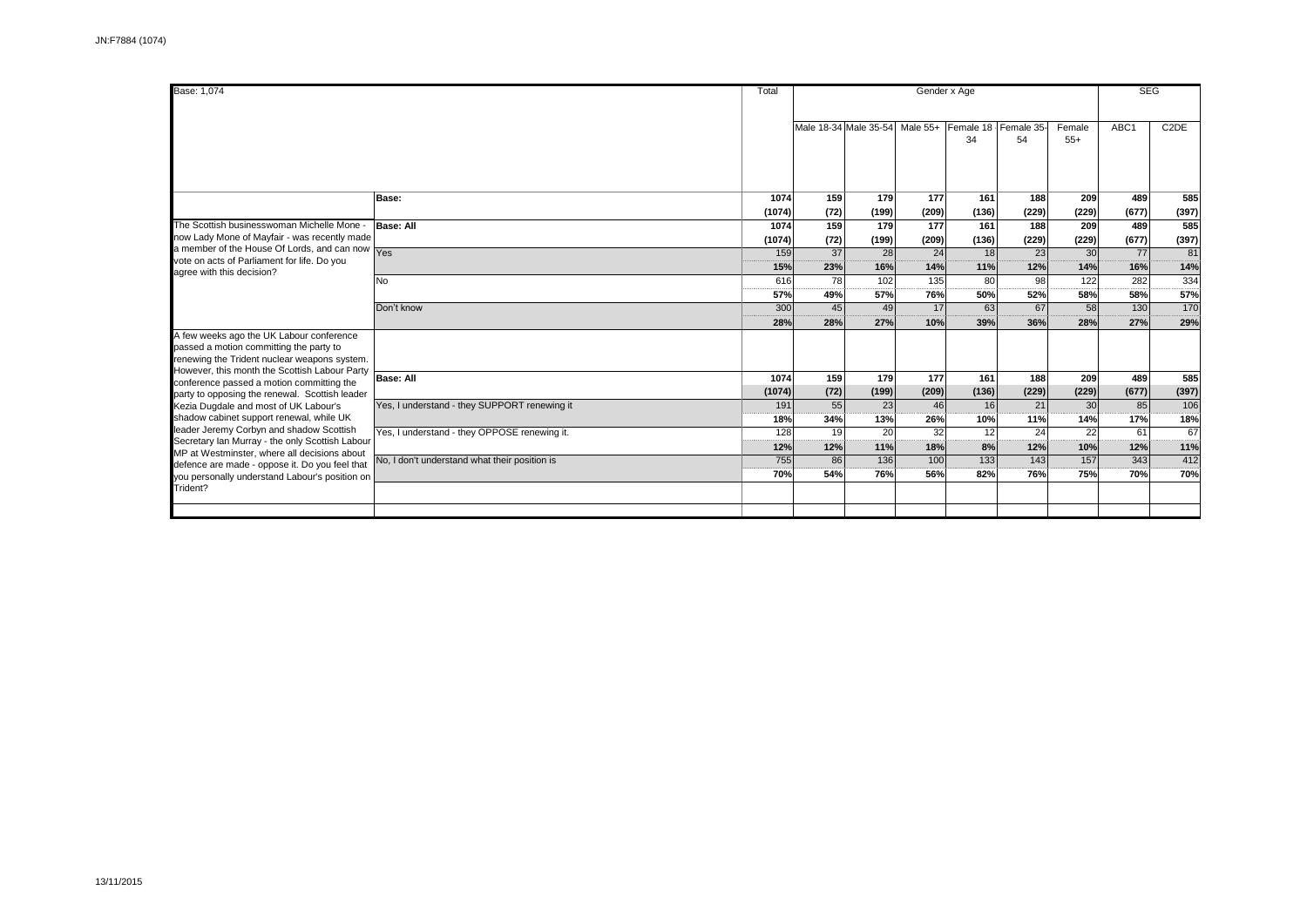| Base: 1,074                                                                                                                                                                                                                                                                                 |                                               | Total          |                                                |                                         | D2. Is the home you live in                                 |            | How did you vote in response to<br>the question: Should Scotland be<br>an independent country? |              |                 |  |
|---------------------------------------------------------------------------------------------------------------------------------------------------------------------------------------------------------------------------------------------------------------------------------------------|-----------------------------------------------|----------------|------------------------------------------------|-----------------------------------------|-------------------------------------------------------------|------------|------------------------------------------------------------------------------------------------|--------------|-----------------|--|
|                                                                                                                                                                                                                                                                                             |                                               |                | Owned /<br>being<br>bought on<br>a<br>mortgage | Rented<br>from a<br>private<br>landlord | Rented from<br>local authority<br>or housing<br>association | Other      | Yes                                                                                            | No           | Did not<br>vote |  |
|                                                                                                                                                                                                                                                                                             | Base:                                         | 1074<br>(1074) | 713<br>(703)                                   | 68<br>(165)                             | 263<br>(185)                                                | 30<br>(21) | 460<br>(486)                                                                                   | 568<br>(542) | 46<br>(46)      |  |
| The Scottish businesswoman Michelle Mone -                                                                                                                                                                                                                                                  | Base: All                                     | 1074           | 713                                            | 68                                      | 263                                                         | 30         | 460                                                                                            | 568          | 46              |  |
| now Lady Mone of Mayfair - was recently made                                                                                                                                                                                                                                                |                                               | (1074)         | (703)                                          | (165)                                   | (185)                                                       | (21)       | (486)                                                                                          | (542)        | (46)            |  |
| a member of the House Of Lords, and can now<br>vote on acts of Parliament for life. Do you                                                                                                                                                                                                  | Yes                                           | 159            | 107                                            | 15                                      | 29                                                          |            | 42                                                                                             | 112          |                 |  |
| agree with this decision?                                                                                                                                                                                                                                                                   |                                               | 15%            | 15%                                            | 22%                                     | 11%                                                         | 28%        | 9%                                                                                             | 20%          | 10%             |  |
|                                                                                                                                                                                                                                                                                             | No                                            | 616            | 412                                            | 36                                      | 156                                                         | 12         | 336                                                                                            | 260          | 19              |  |
|                                                                                                                                                                                                                                                                                             |                                               | 57%            | 58%                                            | 53%                                     | 59%                                                         | 41%        | 73%                                                                                            | 46%          | 41%             |  |
|                                                                                                                                                                                                                                                                                             | Don't know                                    | 300            | 195                                            | 17                                      | 79                                                          |            | 82                                                                                             | 196          | 22              |  |
|                                                                                                                                                                                                                                                                                             |                                               | 28%            | 27%                                            | 25%                                     | 30%                                                         | 31%        | 18%                                                                                            | 34%          | 49%             |  |
| A few weeks ago the UK Labour conference<br>passed a motion committing the party to<br>renewing the Trident nuclear weapons system.<br>However, this month the Scottish Labour Party                                                                                                        |                                               |                |                                                |                                         |                                                             |            |                                                                                                |              |                 |  |
| conference passed a motion committing the                                                                                                                                                                                                                                                   | <b>Base: All</b>                              | 1074           | 713                                            | 68                                      | 263                                                         | 30         | 460                                                                                            | 568          | 46              |  |
| party to opposing the renewal. Scottish leader                                                                                                                                                                                                                                              |                                               | (1074)         | (703)                                          | (165)                                   | (185)                                                       | (21)       | (486)                                                                                          | (542)        | (46)            |  |
| Kezia Dugdale and most of UK Labour's                                                                                                                                                                                                                                                       | Yes, I understand - they SUPPORT renewing it  | 191            | 129                                            | 13                                      | 42                                                          |            | 84                                                                                             | 103          |                 |  |
| shadow cabinet support renewal, while UK<br>leader Jeremy Corbyn and shadow Scottish<br>Secretary Ian Murray - the only Scottish Labour<br>MP at Westminster, where all decisions about<br>defence are made - oppose it. Do you feel that<br>you personally understand Labour's position on |                                               | 18%            | 18%                                            | 19%                                     | 16%                                                         | 24%        | 18%                                                                                            | 18%          | 8%              |  |
|                                                                                                                                                                                                                                                                                             | Yes, I understand - they OPPOSE renewing it.  | 128            | 84                                             |                                         | 31                                                          |            | 55                                                                                             | 70           | 3               |  |
|                                                                                                                                                                                                                                                                                             |                                               | 12%            | 12%                                            | 10%                                     | 12%                                                         | 21%        | 12%                                                                                            | 12%          | 7%              |  |
|                                                                                                                                                                                                                                                                                             | No, I don't understand what their position is | 755            | 500                                            | 48                                      | 190                                                         | 17         | 321                                                                                            | 396          | 39              |  |
|                                                                                                                                                                                                                                                                                             |                                               | 70%            | 70%                                            | 71%                                     | 72%                                                         | 56%        | 70%                                                                                            | 70%          | 85%             |  |
| Trident?                                                                                                                                                                                                                                                                                    |                                               |                |                                                |                                         |                                                             |            |                                                                                                |              |                 |  |
|                                                                                                                                                                                                                                                                                             |                                               |                |                                                |                                         |                                                             |            |                                                                                                |              |                 |  |